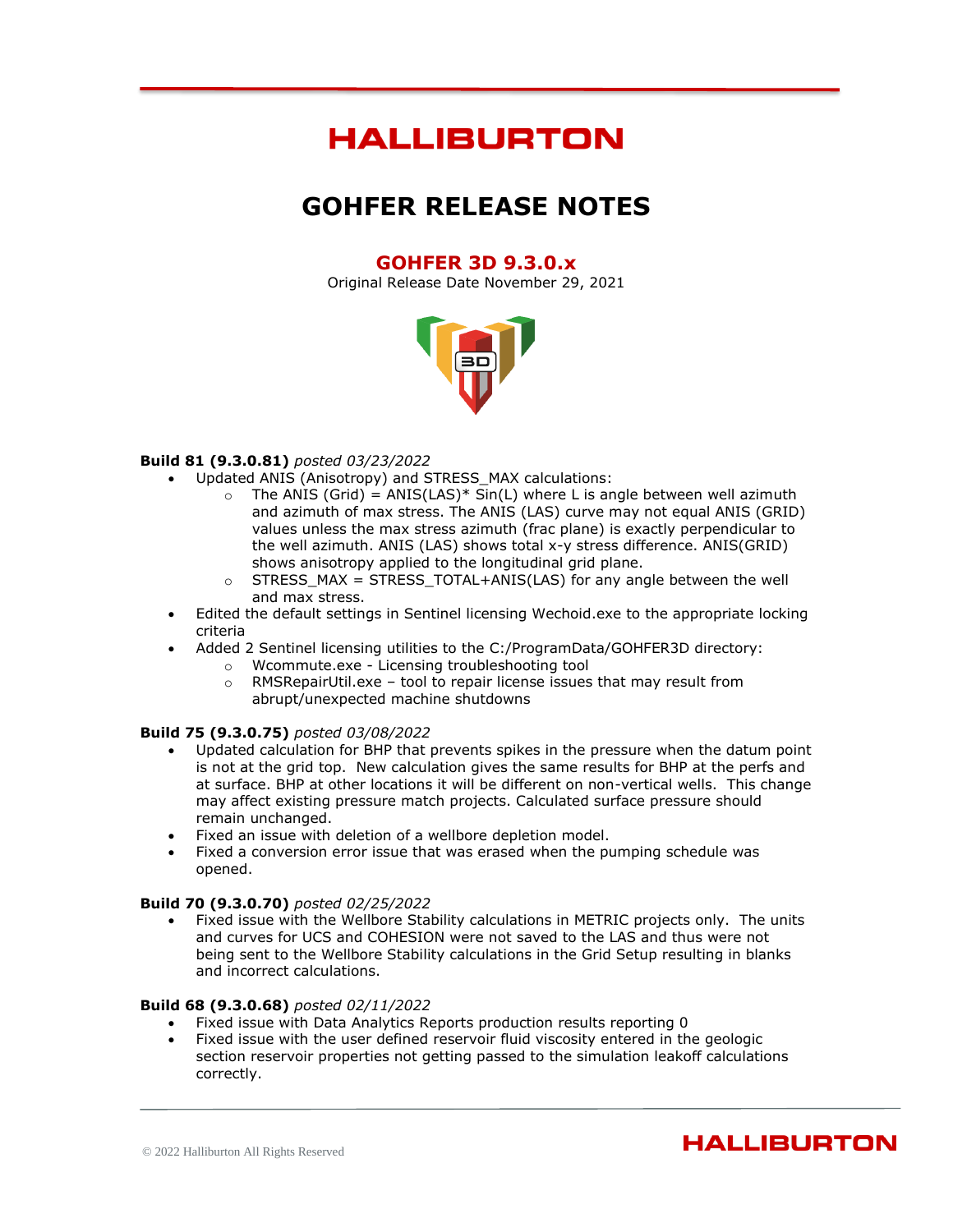- Added Auto Calculate options for oil/gas compressibility and oil/gas viscosity in the Reservoir Fluids section of Production Forecasting
- Added Calculation options in LAS processing for Divide, Subtract, and Invert. For Divide and Subtract, the curve order is important. First curve is divided by second and second curve is subtracted from first.

### **Build 62 (9.3.0.62)** *posted 01/11/2022*

• Added functionality to RMS Utility to allow use of "localhost" license for network licenses that are installed on license server with GOHFER running on the same server.

#### **Build 60 (9.3.0.60)** *posted 01/10/2022*

• Fixed issue with accessing network licenses located on a terminal server (TERMINAL\_SERVER\_FOUND error) and made a change to trap and show the error in the tree where the access violation is shown

#### **Build 58 (9.3.0.58)** *posted 01/07/2022*

• Added error trapping (XML files) to debug issue with accessing network licenses located on a terminal server

### **Build 56 (9.3.0.56)** *posted 12/10/2021*

• Added Support for IP addresses to be used server location for network licenses

### **Build 54 (9.3.0.54)** *posted 12/09/2021*

• Updated Installation & Licensing Guide

#### **Build 51 (9.3.0.51)** *posted 12/03/2021*

• Fixed issue with the uninstaller still trying to uninstall the beta version.

#### **Build 50 (9.3.0.50)** *posted 12/01/2021*

• Updated Installation & Licensing Guide

# **----Original Release 9.3.0.49** *posted 11/29/2021----*

#### **Upgrade to Sentinel RMS Licensing**

We are excited to announce the upcoming release of GOHFER v9.3 with Sentinel RMS licensing. Sentinel RMS will replace the existing Sentinel LDK platform. A new activation will be required in order to access GOHFER v9.3.

GOHFER v9.3 and Sentinel RMS will greatly improve the software activation process and enhance the customer experience. A new online customer portal will be used to distribute and activate your GOHFER licenses at your convenience as well as provide the ability to revoke a license and re-activate it on a new machine as needed. A new GOHFER\_RMS.exe utility will be available in the software that will provide the following:

- Access to the customer portal
- Ability to apply and revoke licenses
- Commute (detach) and return network licenses to/from a user machine
- Point to network server to access a network license

The GOHFER Installation & Licensing Guide has been updated with the new activation process and features.

#### **\*EOL (End-Of-Life) Announcement - Sentinel LDK Licensing**

Support for Sentinel LDK Licensing will no longer be available beginning April 1, 2022. Licenses for GOHFER versions that used Sentinel LDK Licensing (GOHFER v9.2 and below) will no longer be able be updated/extended. Current software maintenance holders should update to v9.3. Perpetual license holders with discontinued software maintenance have the option to pay back maintenance to obtain access to v9.3 or receive a final perpetual LDK license for their last authorized version upon request.

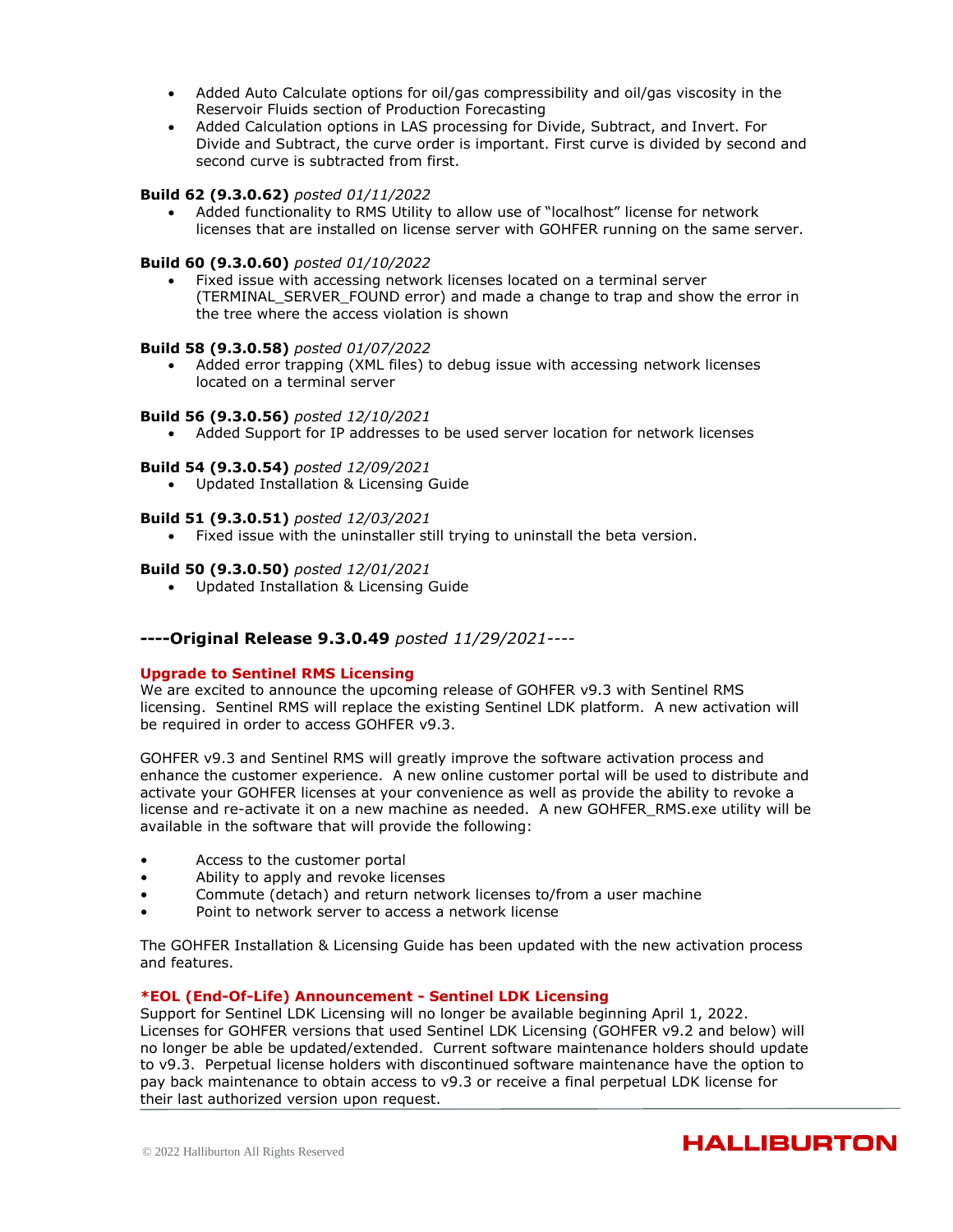#### **Log Processing**

- Added new Anisotropy LAS curve (ANIS) and Anisotropy grid. Anisotropy works same as before with added visibility.  $ANIS = CFOP$  by default.
- Added new STRESS MAX LAS curve and grid. The stress acting normal to the longitudinal grids is adjusted from STRESS\_MAX by the angle between the min and max stress azimuth and wellbore azimuth. The max stress normal to the longitudinal fracture plane is displayed in the STRESS\_MAX longitudinal grid and 3D views.
- Updated lithology model and equations. Removed VSANDINT. VSAND is used to obtain total lithology fraction sum to 1.0 after the others are calculated.

### **Treatment Configurations**

• Fixed a bug for longitudinal fractures not displaying in the correct place in the 3D grid

#### **Engine Output Viewer**

- Fixed an issue with GOHFER crashing when entering a negative pump rate.
- Fixed an issue with the displayed frac length and frac width in the vector plots

#### **Batch Queue**

• Fixed some issues with adding jobs individually to the batch queue.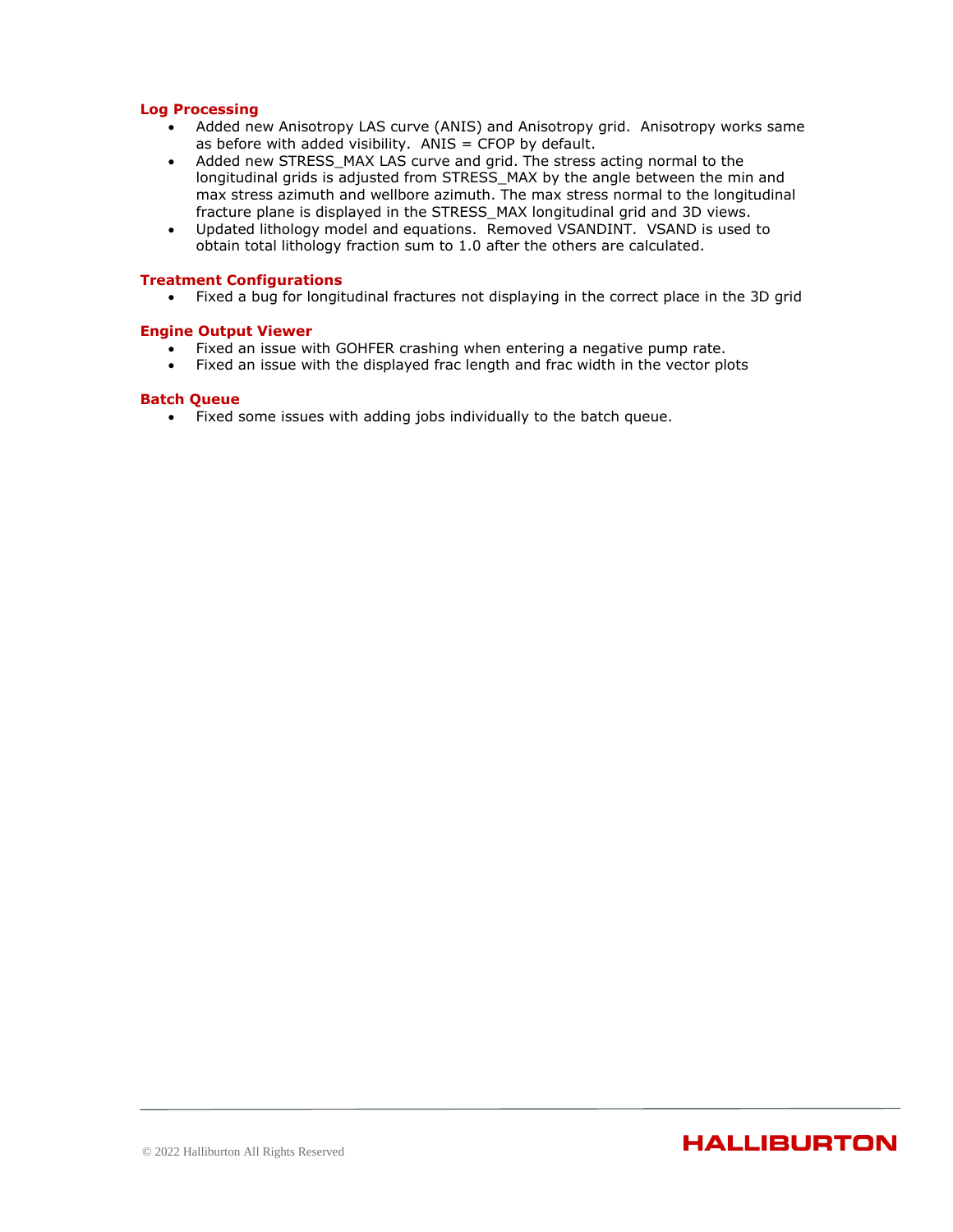# **HALLIBURTON**

# **GOHFER 3D RELEASE NOTES**

# **GOHFER 3D 9.2.0.x**

Original Release Date August 31, 2020



### **Build 55 (9.2.0.55)** *posted 08/24/2021*

• Fix issue with the variable tortuosity for both vertical and horizontal wells with either single or multiple perforation clusters. Positive and negative tortuosity erosion factors may be more sensitive than before and may need to be reduced in magnitude.

> **NOTE**: This fix will have a *significant* impact on any pressure matches performed in projects created in the last 6 months or more and will almost certainly require that the input tortuosity be changed.

• Added the ability to thin an imported structure map file if it is too dense causing slow response. On the map import window, a "Thin" button has been added to the left of the data field that allows the user to specify map density.

#### **Build 50 (9.2.0.50)** *posted 07/26/2021*

- Added check of node size in Geomodel import to round up the node sized from the imported model. Changed default to 30 M or 100 ft.
- Added a minor change in the Engine Output Viewer to correctly shown the value of the input data curves at the correct time when a time shift of the job start is applied. The problem was caused by job data files that had elapsed time in seconds instead of minutes. The plots of the data have always been correct. Issues was only observed when placing the cursor over a dashed input data line that showed the data at the selected point but at a time shifted by the start time offset. Fixes both old and new projects.

### **Build 48 (9.2.0.48)** *posted 06/15/2021*

• Fixed an additional issue to correct the range for the export of the GSLIB file from the Grid Export.

#### **Build 47 (9.2.0.47)** *posted 06/14/2021*

- Fixed an issue where the GSLIB file from the Grid Export was indexed from 0. Now indexed from 1 same as the GSLIB output from the Engine and Treatment Configurations.
- Fixed access violation that occurred when trying to export the Grid Setup with Depletion before viewing the depletion.

#### **Build 46 (9.2.0.46)** *posted 05/28/2021*

Fixed an issue in the new wellbore depletion model that only affected Metric projects. An incorrect unit conversion was being applied to the input depletion. The error does not occur when depletion is drawn in manually.

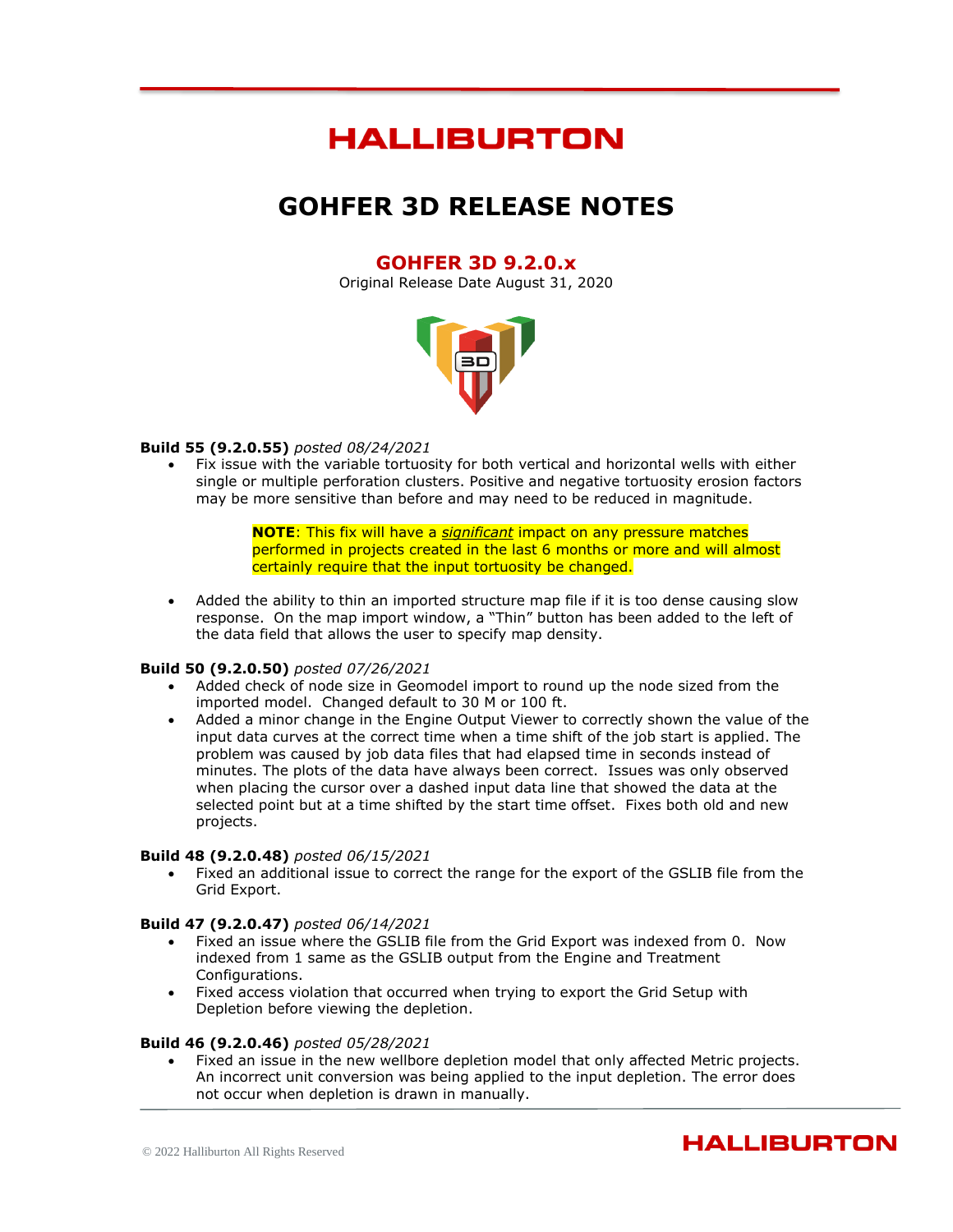# **Build 45 (9.2.0.45)** *posted 05/20/2021*

• Fixed an issue with entering wellbore depletion in "Single Vertical Treatment Well" project types resulting in an infinite loop since there is no 3D space to put the depletion. Wellbore depletion for vertical wells will only work and should only be applied in "Multiple Treatment Well / Enable Transverse Fractures" project types. There is no drawback to modeling vertical well simulations using "Multiple Treatment Well / Enable Transverse Fractures" project type.

### **Build 44 (9.2.0.44)** *posted 04/30/2021*

• Updated/improved screenout model.

### **Build 41 (9.2.0.41)** *posted 04/28/2021*

- Fixed an issue when a BHP datum is specified by the user, the offset head and pipe friction from the top perf to the BHP gauge was not calculated correctly. The reported BHP curve in the vector plot and other output is now corrected. Also, previously entering a BHP datum of zero gave unknown results. Now, a Datum MD of zero is interpreted as 0.1 ft MD to avoid divide by zero.
- Fixed an issue with how the tortuosity factor and change with erosion is handled. The perf erosion and change of tortuosity at each perf node are now handled correctly based on the amount of proppant that passes each perf'd node. The \*.BIN.csv file reports the updated tortuosity and perf conditions (d, and Cd) at each perf'd node.
- Corrected a noted issue with the grid-to-well pressure balance. At each step, the wellbore pressure at the perfs should equal the perf-node grid fracture fluid pressure plus the sandface pressure drop at each cell. The calculated well pressure at each perf'd node now balances correctly and the reported sandface pressure drop is correct.

### **Build 36 (9.2.0.36)** *posted 03/25/2021*

- Eliminates some recursion and redundancy in the GPA Production Analysis/Oil/PVT properties where water gravity, salinity, Bw, TDS, among other things, were affected by multiple inputs that could be conflicting or confusing. Eliminates conflicting inputs and all water properties are consistent.
- In older versions of GPA, the water density used for the BHP estimate was hard coded to 1.0 and adjusted for temperature. 9.2.0.36 uses the correct input water density adjusted to the input BHT.

# **Build 35 (9.2.0.35)** *posted 03/23/2021*

- Fixed an issue with the Wellbore Stability correlations (LAS Processing) for FADTC, UCSDTC, and COHESION and corrects the calculations of the minimum mud weight to prevent borehole collapse in the Grid Setup/Wellbore Stability tab for each well, by MD.
- Corrected the file name for the  $*$ .cmgfrac (previously  $*$ .cmg.h5) output file generated from the Tools menus under Treatment Configurations, Export Combined CMG Data.
- Improved/reduced the build time for adding jobs to batch. Tests reveal a 2-3x improvement.

#### **Build 31 (9.2.0.31)** *posted 03/02/2021*

• Fixed an issue with the variable skin damage estimated over time that is applied to the type-curve model to correct cleanup using the difference between the dimensionless production data and the type curve. Converge Pseudo Plot and Semi-Log Plots and generate type curve and production match. On the Cleanup Analysis plot, set smart line through best early linear skin points. Under ProductionAnalysis1 (or name of the test) in GPA, set Wellbore Cleanup to "True". Data will be adjusted and should better fit the type curve. Re-run production match and forecast with Wellbore Cleanup=True.

# **Build 29 (9.2.0.29)** *posted 02/23/2021*

- Fixed issues with importing geomodel into GOHFER:
	- o Model was not importing correctly if the null value was not -9999
		- $\circ$  Model was not importing correctly with the "diagonal" area when the first row contained too few points.

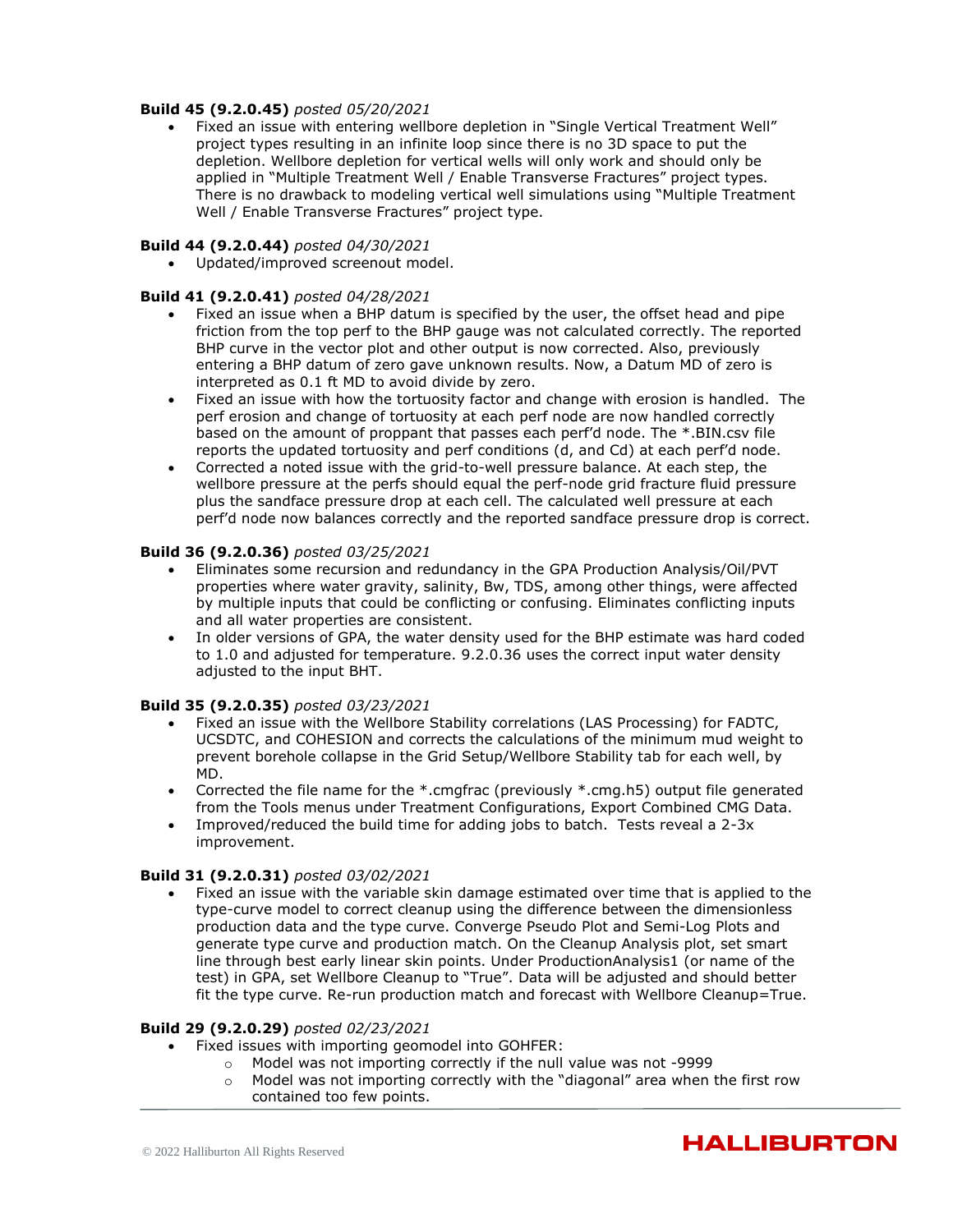### **Build 27 (9.2.0.27)** *posted 02/04/2021*

- Fixed label in GPA Forecast Inputs (THP updated to Forecast BHP)
- Updated help file

#### **Build 25 (9.2.0.25)** *posted 02/01/2021*

- Fixed "table out of range" or insufficient memory error export issue when attempting to export grid data from the grid setup
- Fixed an issue in GPA encountered when running the History Match/Forecast on rate control that was not returning the correct FBHP.
- Added a minor change to how the Help .CHM file is invoked in an attempt to avoid random crashes reported when attempting to open the HTML based help

### **----Original Release 9.2.0.4** *posted 08/31/2020----*

### **Well Construction**

• Updated State Plane Conversion Tool website links

### **Log Processing**

# • **\*NEW\* Expert LAS processing system**

- o Auto-calculate options simplified to one check box
- o GR and GR\_ND correlations and GR\_Min and GR\_Max are automatically set
- o New "SmartAverage" calculation mode assigned to PHIA, DTC, PR, and YME
- $\circ$  New "Maximum" calculation assigned to RESIST to automatically find and use the deep resistivity (now plotted on log scale)
- Added Wellbore Stability correlations to LAS
	- o The correlations compute the FA (Friction Angle), UCS (Unconfined Compressive Strength), and Cohesion and are applied to each well, using its directional survey and the cells it transits in the grid.
- Added PHIDDTC curve

#### **Treatment Configurations**

▪ Added manual refresh to 3D Wellbore/Treatments view while job is running

### **Grid Setup**

- **\*NEW\*** Pore-pressure depletion input table. Follows input well trajectory and Ln(re/ri) pressure distribution with inner and outer radii of depletion
- Default Transverse Aspect set to 4

#### **Design**

- Design type and fluid type is now entered on the design level screen
- Added perforation erosion factor to the design reservoir properties
- Added Run Engine Options section

#### **\*NEW\* Batch Server**

- Batch run on external distributed, multi-core processors (cloud computing)
- Option to run batch jobs locally, or submit to an external system
- Job status is reported back to the source computer while batch jobs are running
- Results sent back to source computer at the end of batch execution
- For normal batch runs, the "Complete All Jobs" message is now automatically displayed at the end of batch execution

#### **Production**

• Fixed the production forecast and production analysis BHFP calculations to improve stability

#### **Engine Output Viewer**

• Added ability to edit the effective conductivity cutoff value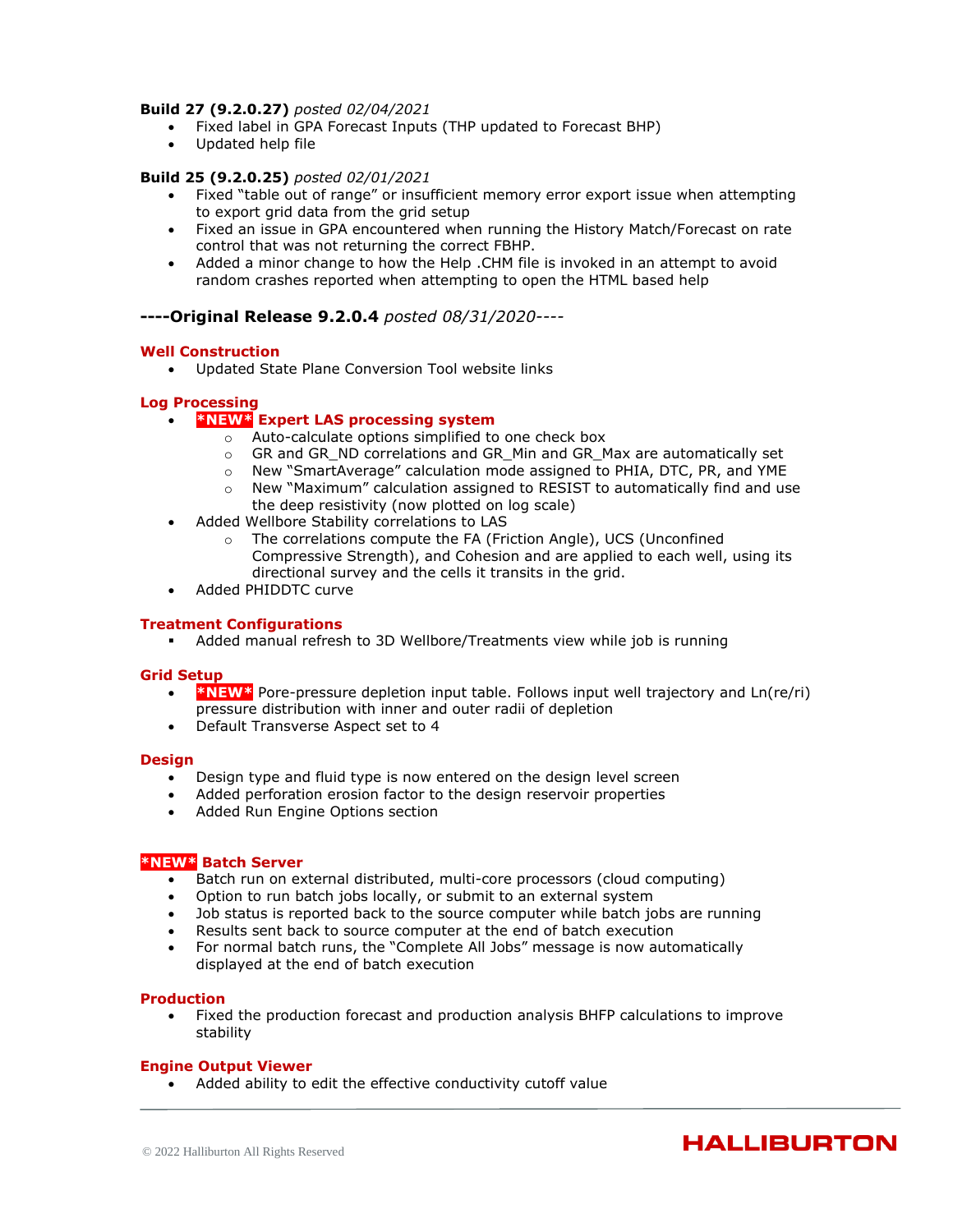- Added information for design summary report. Replaced average and max width with average conductivity and average proppant concentration over proppant cutoff length
- New Data Analytics Report (Treatment Composite/Data Analytics). Automatically compiles all treatment results from all runs in all geologic sections into a single file for analysis in external programs (Spotfire, etc.)
- Perforation erosion, with editable perf erosion rate, fluid distribution, and other data added to new summary output file (\*.BIN.csv)
- Added new output to all Engine Output grid data properties tables
- One-Click export of all fracture data to \*.cmgfrac file
	- $\circ$  Export fracture conductivity at each grid cell, tied to perforation location in each treatment well, with specified fracture azimuth
	- o Location of each grid cell specified relative to wellbore and perf location
	- o Export all fractures/wells/stages from Treatment Configuration/Wellbore tab
	- o Exports individual stage data, with triplets file, at selected time-steps
	- $\circ$  New file format less than 10% of GSLIB file size / eliminates gaps in data
	- o File \*.cmgfrac format is fully integrated for input to CMG

### **\*NEW\* Production Optimization**

• The GOHFER Production Optimization feature (accessed from the design level) provides a quick, convenient and robust method to optimize completions based on spacing (well spacing or frac spacing) and by length (frac length or stage length). Using a consistent set of inputs for well, reservoir and economic properties, GOHFER Production Optimization allows for multiple treatments to be created varying fracture treatment properties such as proppant concentration, horizontal well properties and materials. It will then provide plots comparing the treatments across a spectrum of user defined spacings or lengths. This can be used to determine an optimum, economic completion to add value to your asset.

# **Fluid Database**

- Updated system fluid library
- Added fluids for generic borate-guar crosslinks from 15-40 ppt, 80-100F
- Added generic linear guar from 10-40 ppt, 60-180F

- Updated Sentinel Run-Time Environment (v8.11)
- Updated installation & licensing guide
- Updated help documentation
- PVT oil and gas correlations added to documentation
- New installation options for batch server
- Misc. bug fixes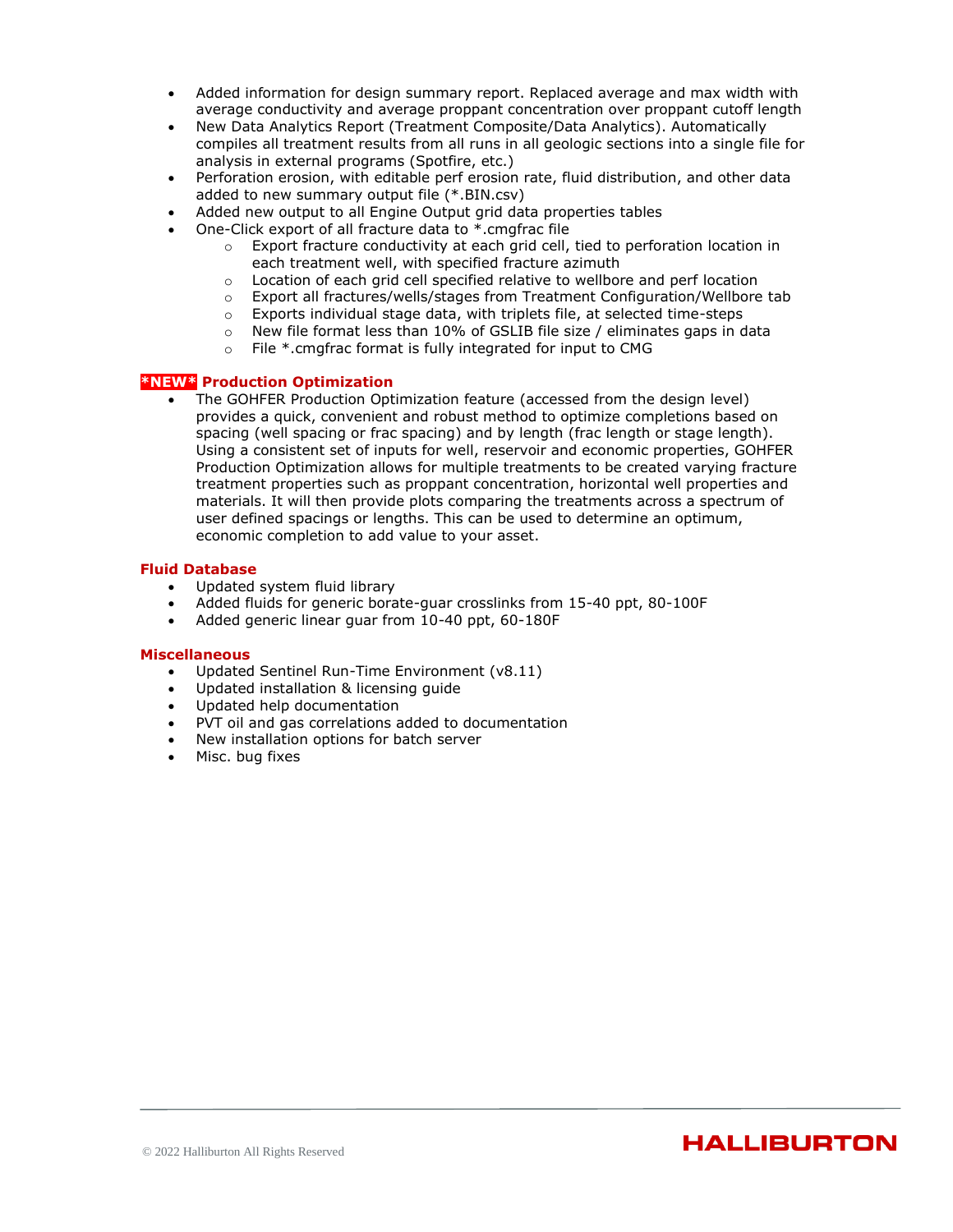# **HALLIBURTON**

# **GOHFER RELEASE NOTES**

# **GOHFER 3D 9.1.3.x**

Original Release Date May 1, 2019



### **Well Construction**

- Fixed an issue with the last depth in the 3D survey being greater than the 2D survey due to a rounding error. Only shows up with the transverse + longitudinal.
- Added ability to allow the user to enter a null value for the GeoModel. Handles cases where a null is not automatically detected. The default null value is -9999.0.
- Fixed an issue with the longitudinal fracture orientation for wells that kick out left or right. GOHFER now uses projects from the median MD as opposed to the intersection point where the wellbore intersected the top of the grid.

#### **Treatment Configurations**

- Fixed lockup on Validate Designs in Treatment Configurations. It would lock up if the user had drawn on the grid.
- Removed Tools Options menu item in Treatment Configurations

#### **Pressure Diagnostics**

- Updated exponent in G Function permeability equation to 1.9
- Fixed issue with the highlighted (red) values of the non-computed diagnostics outputs

# **Grid Setup**

- Fixed grid labeling issue
- Made Modulus Stiffness Factor savable
- Fixed an issue with stage shadowing and a stage shadow file sometimes not being created
- Included the Flowing Area and Propped Area in the design summary
- Fixed an issue with the display of the Structure Line not always being displayed.
- Fixed an issue with the BD Mud Weight and BD Gradient in both oilfield and metric projects
- Fix for the Stage Shadowing not saving the Shadow Break
- Fix to automatically save a change to the Use Closure Width
- Fixed an issue with AVH was being used in the transport instead of the PHOLDFACTOR
- Fix for formation top lines not being drawn correctly with structure on longitudinal fractures when there was only 1 transverse frac
- Fixed an issue with the total stress not being computed if the Pore Pressure depletion was from the main Geologic model.
- Added UNIFORM card to DAT file that adjusts for aspect ratio and other parameters related to more uniform growth from node to node.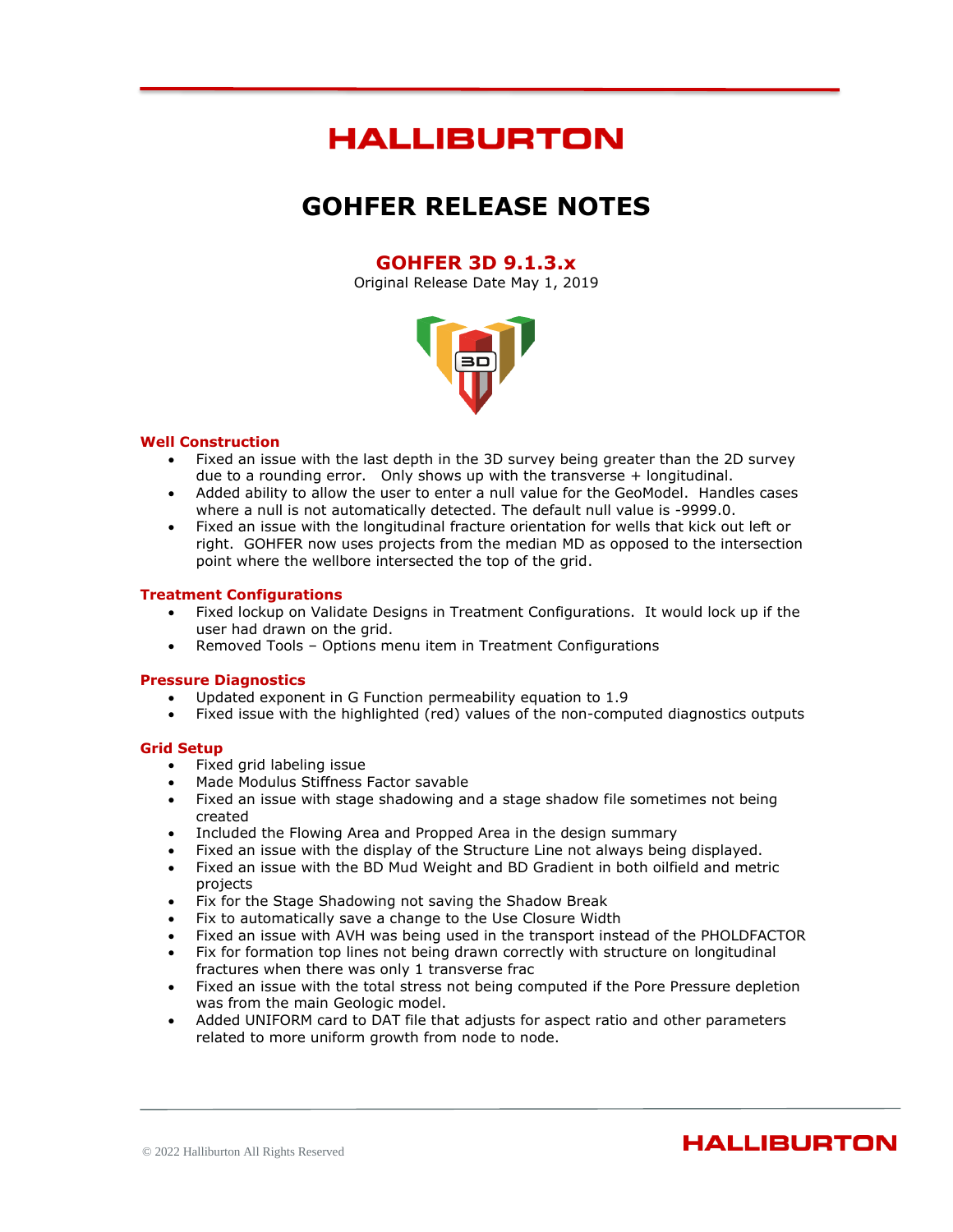### **Engine Output Viewer:**

- Fixed triplets file export issue
- Fixed vertical well output viewer issue
- Fixed an issue with using a user defined proppant cutoff 1/2 length
- Fixed an issue with Tortuosity that was most pronounced when running a simulation with only one node perforated
- Fixed issue to the sandface pressure drop calculations when using both transverse and longitudinal fractures from the same perforated node. Was previously computing too low a total pressure drop.
- Fixed issue with a high calculated BHP in N2-quality pumping schedules that would blow up simulation
- Fixed an issue that resulted in left/right fracture growth bias
- Fixed issue with acid treatments to correct differences in aspect ratios and a change to limit time steps to 0.1 seconds
- Fixed an issue with the thermal model where it not outputting the right temperature at perfs in the vector plots, and had the wrong perforation locations for injection in the heat flow calculations.
- The acid reaction model was changed to run small time steps when live acid is injected. This is necessary because the acid reacts faster than it transports, so the normal time step algorithm failed.
- Fixed a bug causing phantom conductivity when the frac got to the left edge near the top of the grid.
- Re-added the creation of the triplets.csv file with each simulation.

#### **Engine Composite**

• Fixed units and plot issues in Metric Engine Composite

# **Production**

• Frac Type input will no longer be changed to Longitudinal when the Well Orientation is changed from Vertical to Horizontal.

#### **GOHFER Production Analysis (GPA)**

- Fixed the Copy All and Save to File in Production Analysis
- Fixed an issue in GPA with chopping off the data after the first few lines

#### **Fluid Database**

- Updated guar fluids (Generic/Guar folder)
- Fixed an issue with the polymer gel loading as there are 2 entries in the fluid database. One is used in production and the other in the simulator. Both now give the right output in the grids and affect the production calculations.

#### **Miscellaneous**

- Added visual theme options for users to choose from
- Added Halliburton branding
- Updated Sentinel Run-Time Environment (v7.92)
- Updated help documentation
- Fixed an issue when opening multiple Perfs screens and then exiting GOHFER or closing the project without closing all screens first could result in an invalid pointer assignment
- Fixed an issue with the positioning of the opening splash screen. Discovered that if the top of the monitor was not at 0, the splash screen was not centered properly over the main GOHFER screen
- Fixed issue with occasional unlicensed product error
- Updated support for high resolution monitors and multiple monitors
- Misc. bug fixes (including memory leaks)
- Added a check box with the option to completely uninstall the Sentinel driver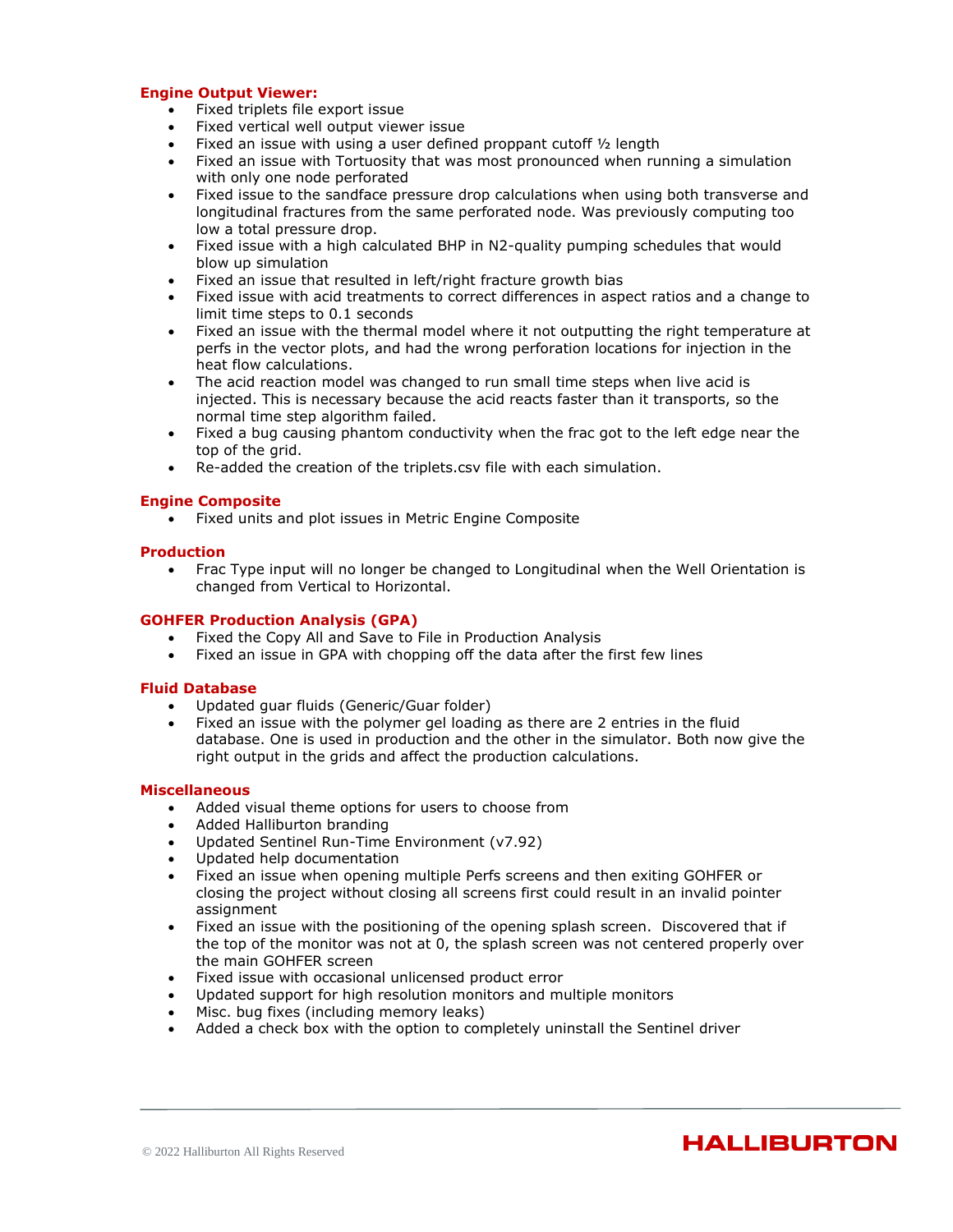# **GOHFER 3D 9.1.0.x**

Original Release Date July 6, 2018



#### **Highlighted GOHFER 3D v9.1 Features:**

- **Design Template/Design Creation** can be used to generate multiple designs very quickly instead of having to make designs one at a time. This is useful to quickly create and populate multiple pumping schedules, perforation configurations, fracture spacing and clusters per stage for multiple stages across multiple wellbores.
- **Automatic Stage Shadowing** this new feature is used to graphically set the order in which the fracture stages will be pumped across multiple wellbores and automatically set the stage shadow order accordingly.



### • **Performance Enhancements** -

- In Grid Setup added parallel processing for computing the calculated grids.
- $\triangleright$  Added parallel processing to improved 3D display. The display is simplified while rotating and moving with the mouse for improved response.
- $\triangleright$  Previous versions had about 1/3 of the computations in the engine using parallel processing. This version has about 2/3 of the computations running in parallel.
- ➢ Engine Priority In the Run Engine Options, the priority level of the simulation can be set. Recommendations are shown below based on number of cores.

| Setting                | Priority                           | Recommendation                    |
|------------------------|------------------------------------|-----------------------------------|
| <b>Background</b>      | low priority with 1/2 the cores    | Recommended setting for dual core |
| Foreground             | normal priority with all the cores | Best for most users               |
| <b>Max Performance</b> | high priority with all the cores   | Quad core or above recommended    |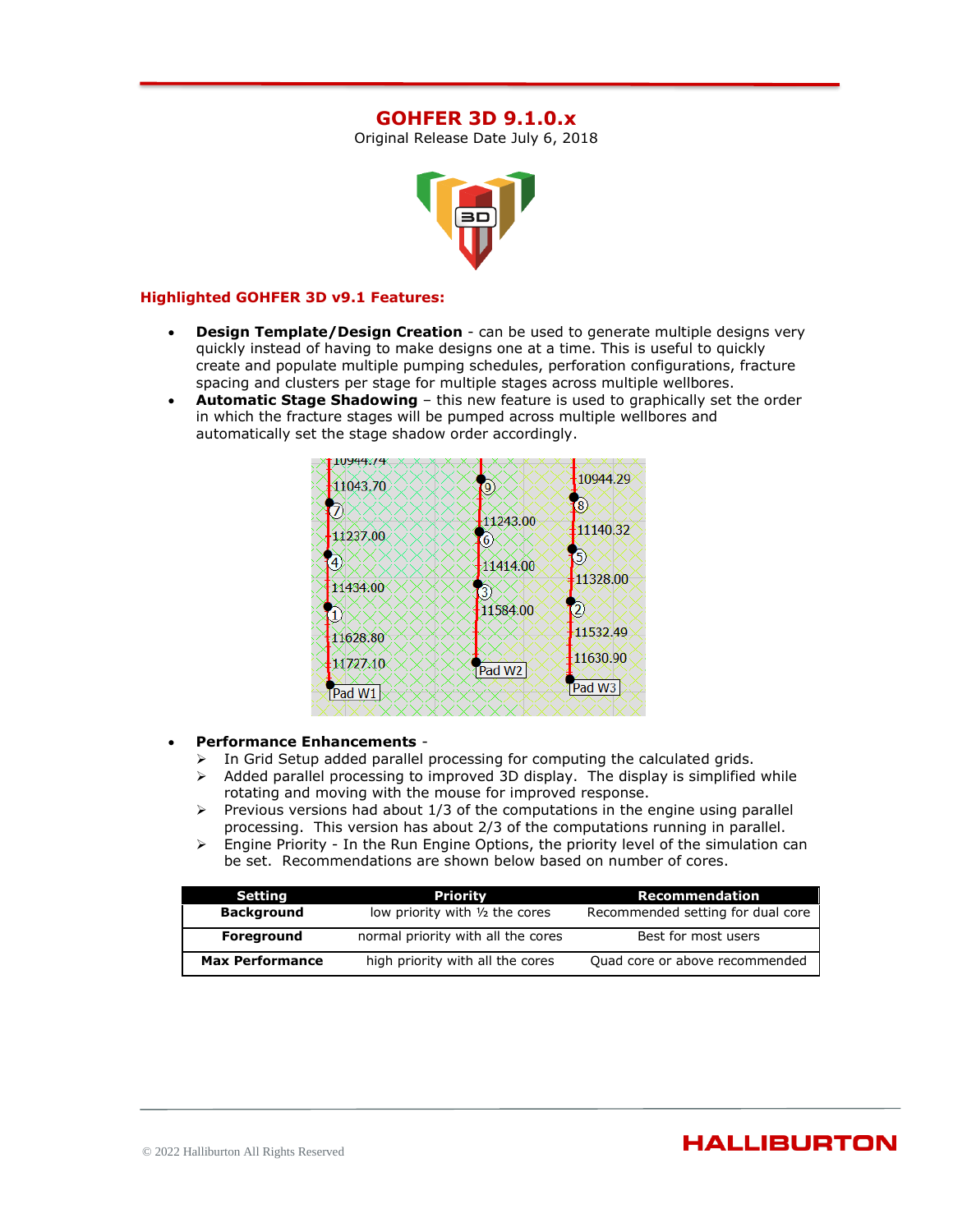#### **Well Construction**

- Site Location now defaults to the Reference Well location. This addresses issues with wells not being landed in the right TVD section of the grid. If there is no reference well location, then use the center of all the treatment wells as the site location.
- Added import function for a Surface Map that either loads from a GSLIB or csv file.
- Added option to Clear or Remove Surface Map
- New Zoom/Drag controls added to Map View
- Increased geologic model size limit
- **GSLIB Viewer** 
	- o Wellhead locations now displayed on map view in viewer
	- $\circ$  Save or extract a surface map layer or structure map to be used in the GOHFER 3D project
	- $\circ$  Select or reduce the size of the geomodel area to be imported into a GOHFER 3D project
	- $\circ$  Select the desired properties from the geomodel to be imported into a GOHFER 3D project
	- o Displays total number of layers
- Fixed and issue with copying/pasting easting, northing, and elevation from a spreadsheet into the Well Construction well locations table.
- Added CLAT (completed lateral length) to each treatment well wellbore string information. It should be set to the length of the lateral that can be frac'd without the stages running up the build section.
- Ability to read/import our own exported GSLIB file

### **Log Processing**

- GR\_STEER has been replaced by GR\_TOTAL. GR\_TOTAL is an input into GR as an omitted curve. The GR log assistant has been moved to GR\_TOTAL for setting GR Min/Max.
- GR\_ND is a new input for GR computed from PHIN PHID and can be used as a surrogate spectral gamma ray. The GR log assistant is used to scale GR\_ND.
- For vertical well simulations, added the ability to assign the same well as the Reference Well and Treatment Well. In this scenario, the unassigned well can be removed from the project column and the grid will be constructed from the remaining well.
- Change  $R_w$  default for  $S_w$  to 0.02.

#### **Grid Setup**

- Added ability to import a depletion model to either the pore pressure or pore pressure offset grid (very similar to the main geologic model)
- Ability to export selected input grid properties as a geologic model in GSLIB format
- Fixed an issue where if there is no structure, any user drawing did not get into the engine correctly

#### **Engine Output Viewer**

- Proppant Cutoff Length can now be seen on both the Proppant Concentration and Effective Conductivity output grid. Proppant cutoff length can only be altered on the Effective Conductivity grid.
- Fixed an issue with the 3D display of single vertical fractures.
- Removed triplets.csv file and replaced with triplets.gslib file
- Ability to export selected output grid properties in GSLIB format for all desired simulations (via Treatment Configurations screen)

#### **Batch Queue**

- Jobs in the Batch queue are indented when shadowed by a design.
- A right click on a Geologic Section adds all the designs in the section to the batch queue.
- A right click on a Stage that is not shadowed has a new item to add all designs in the shadow group to the batch queue.
- After batch queue has run, right-click on batch message allows all jobs to be completed by opening them all and generating the output summaries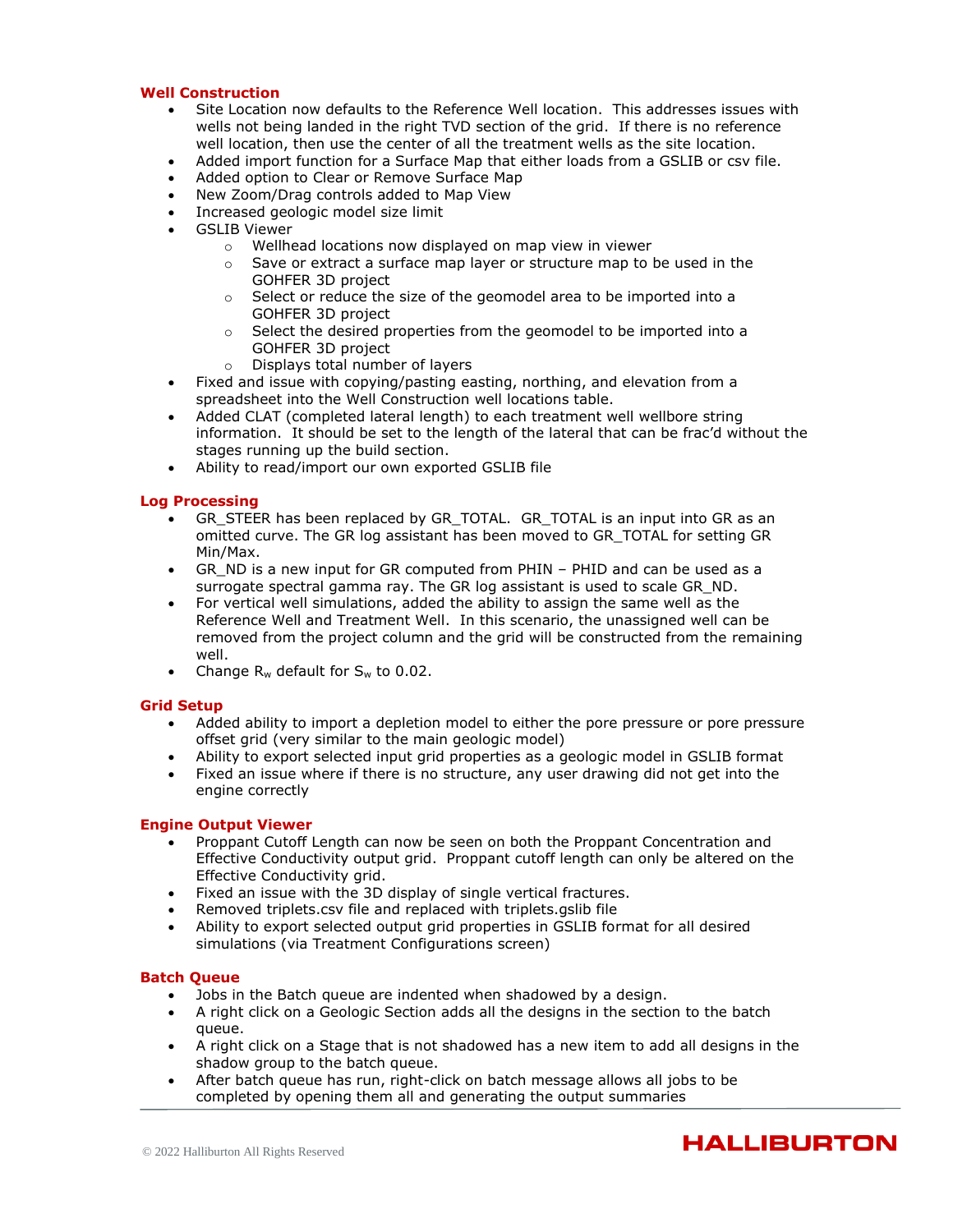#### **Pressure Diagnostics**

- The x-axis on the Test Events plot is now defaulted to logarithmic scale
- The permeability estimate from G at Closure is initially calculated using a default closure-pore pressure of 1500 psi. Once closure pressure and PZS is set from the analysis, perform the after-closure analysis (ACA) to determine the correct value for the ACA pore pressure. This updates the pore pressure in the Reservoir Properties section. To get the final G-perm it is no longer necessary to go back to the G-function and move the closure line to re-calculate the results.
- Fixed and issue where changing the pore pressure in the est. reservoir properties did not update the diagnostics Pp (while diagnostics was open). Had to previously close and reopen diagnostics to refresh.
- Can now select (from dropdown menu) the associated treatment well for an individual diagnostic analysis
- Added setting of CFOP value in G Function, Log Log and Sqrt plots

- Updated Sentinel Run-Time Environment (v7.80)
- Updated help documentation
- Updated system requirements posted to [https://barree.net/gohfer/system](https://barree.net/gohfer/system-requirements.html)[requirements.html](https://barree.net/gohfer/system-requirements.html)

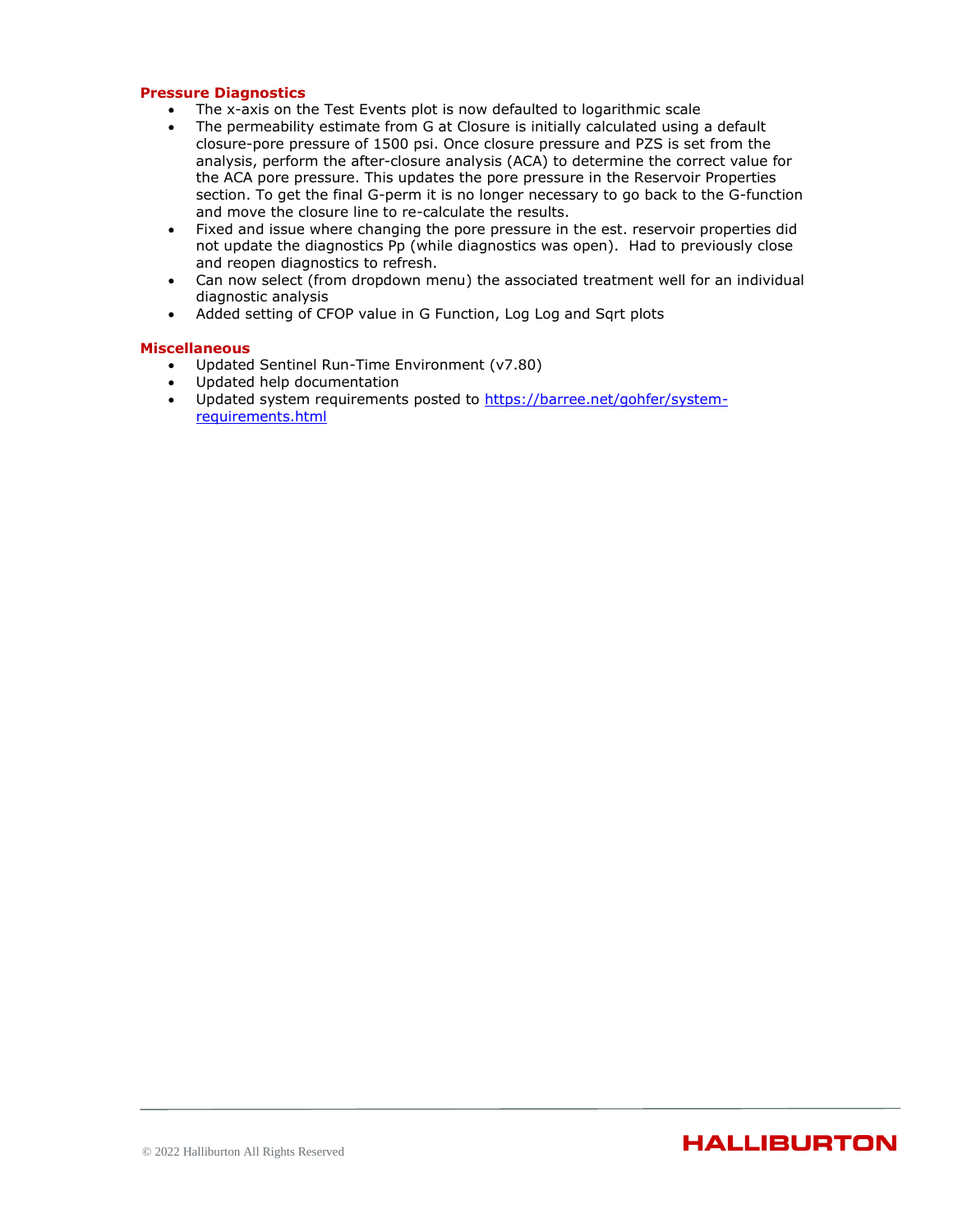# **INTRODUCING GOHFER 3D 9.0!**

Original Release Date May 30, 2017



#### **New GOHFER 3D 9.0 Features**

- Ability to add multiple wells, including vertical and horizontal, in the same project
- Fracture stress shadow interference between each fracture and stage on each well
- Can simulate: Multi-layer completions / Zipper-fracs/ Offset Depletion Effects
- Full 3D geo-mechanical earth model input (from Petrel GSLIB file)
- Optional input of 2D surface map with reference well logs
- Geo-steering of laterals and engineered completions
- Full processing of log or "core" from 3D earth model





*Zipper-Frac Interference Offset Well Depletion Effect on Total Stress*



*Example Total Stress Imported from 3D Model Multi-Layer Completions*



#### **Well Construction**

- Can define coordinate system and site/ well locations
- Ability to convert latitude and longitude to state plane
- Ability to lookup state plane zone by county
- Ability to display location on map
- Ability to view surface map (and layers) of all wells
- Removed option to Add Reference Survey and LAS option in Well Construction
- Removed option to Convert Treatment LAS to Reference LAS option in Well Construction
- New Project Type options:
	- o Single Vertical Treatment Well / No Transverse Fractures
	- o Multiple Treatment Wells / Enable Transverse Fractures
- Wellbore string inputs now accessible from each individual well under Well Construction or from the well tab under Geologic Section
- Disabled MD/TVD mode in survey. MD/INC/AZI required.
- Added GSLIB viewer

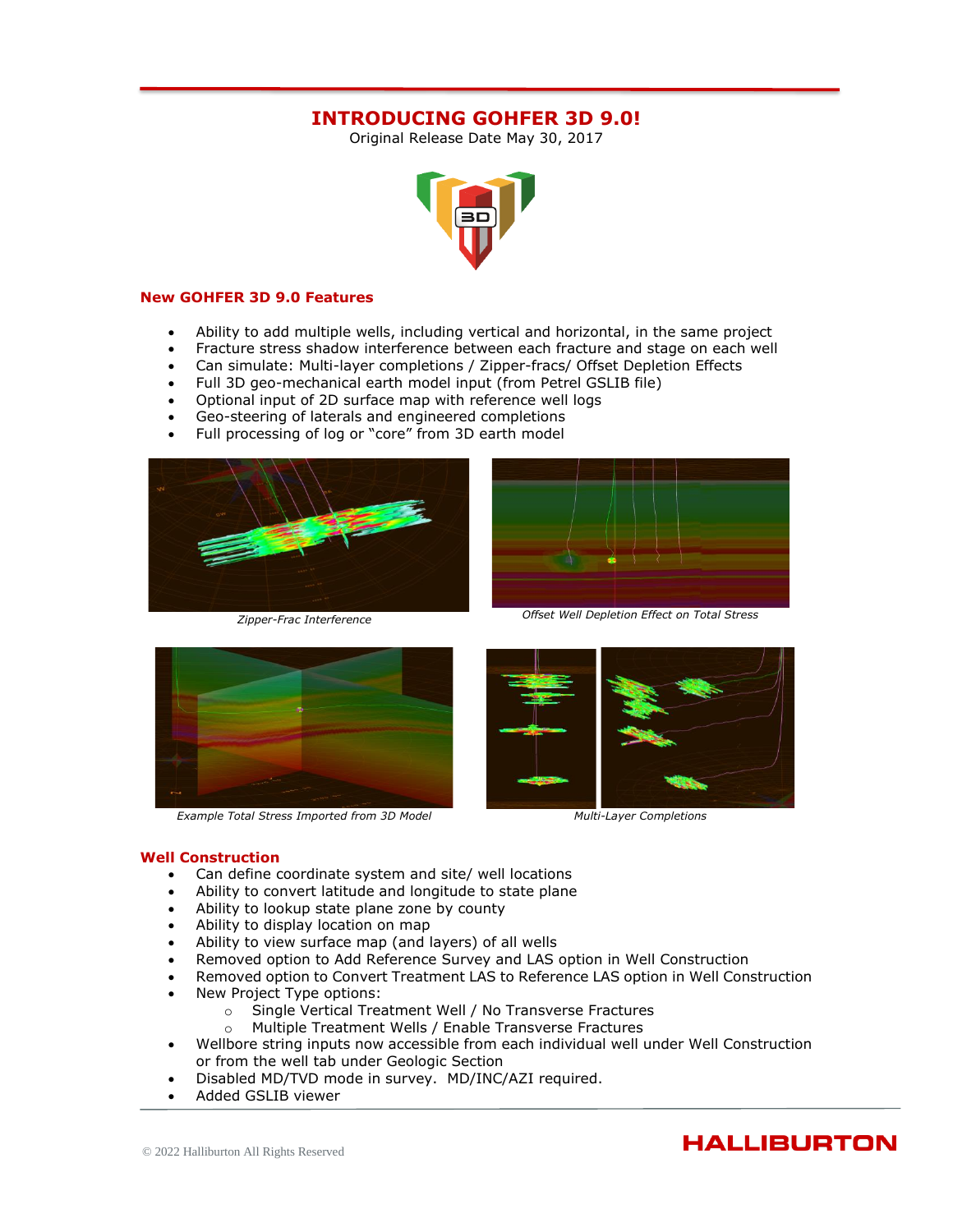- Added link to State Plane and UTM conversion tools
- Fixed an issue with right click paste in Well Construction/Well Locations table

### **Log Processing**

- Reference LAS input data options:
	- o Reference well logs only (no geologic model available)
	- $\circ$  Reference well logs and core sample(s) taken from an imported geologic model
	- o Core sample(s) taken from an imported geologic model (no reference well logs)
- Moved PORE\_P\_LAS and STRESS\_TOTAL\_LAS to bottom of PORE\_P\_SRC and STRESS\_TOTAL\_SRC so they will no longer be automatically used if they are mapped. To use these curves, the user must manually move these to the top of the list.
- Moved LAS Assignments to the top in LAS Processing/GOHFER Curves column
- Added a change to prevent user from shifting or scaling PORE\_P\_SRC or PORE\_P\_EST
- Added the following new LAS curves:
	- o AVH / PHIS / YMELAS / DTCYME / NETPAYEST / SWEST / BIOTS\_VPHIE

#### **Grid Setup**

- Simulation mode options:
	- o Transverse Only
		- o Transverse + Longitudinal
		- $o$  Longitudinal + Transverse
- Default node size now set to 5 ft
- Further separated and reorganized grids into separate folders (Grid properties and Intermediate Calculations)
- Tabs for each wellbore
- Ability to see multiple wells in transverse grid tabs
- Added Map view option to grid setup
- Ability to add faults in map view
- Ability to view geologic model scatter plot in map view
- Added the ability to change the map layer in Treatment Configurations/Wellbore tab
- Addressed issues with renaming designs affecting stage shadowing
- Ability to export grid data to geologic model in GSLIB format
- Added a Fit to Ruler option in the Engine output for Node Width
- Removed V/H Factor from the PZS and PHOLD grid. Now handled by the AVH grid.
- Renamed Baseline Conductivity output grid to Effective Conductivity
- Each simulation now generates a triplets file in gslib format (\*.triplets.gslib) in addition to the triplets.csv file
- Added the option to select which curves to export to the triplets file
- Added wellbore stability calculations and ability to export the data

#### **Engine Output Viewer**

- **ALL** simulations are now asymmetrical. Symmetrical fractures are no longer simulated.
- Fixed an issue metric projects that displayed the perf MD at the bottom of the screen in oilfield units instead of metric units
- Fixed an issue with the pipe friction calculation for BHP in the engine
- Fixed an issue with the Ruler for proppant cutoff length not working on vertical well projects

#### **Pressure Diagnostics**

- Removed option to override auto-calculated hydrostatic head in the Well Configuration inputs
- Updated equation for permeability estimate from G Function

#### **Production**

- Fixed an issue with the New Fracture Data Available message not updating properly
- Addressed an issue where production would not open after running simulations in batch mode

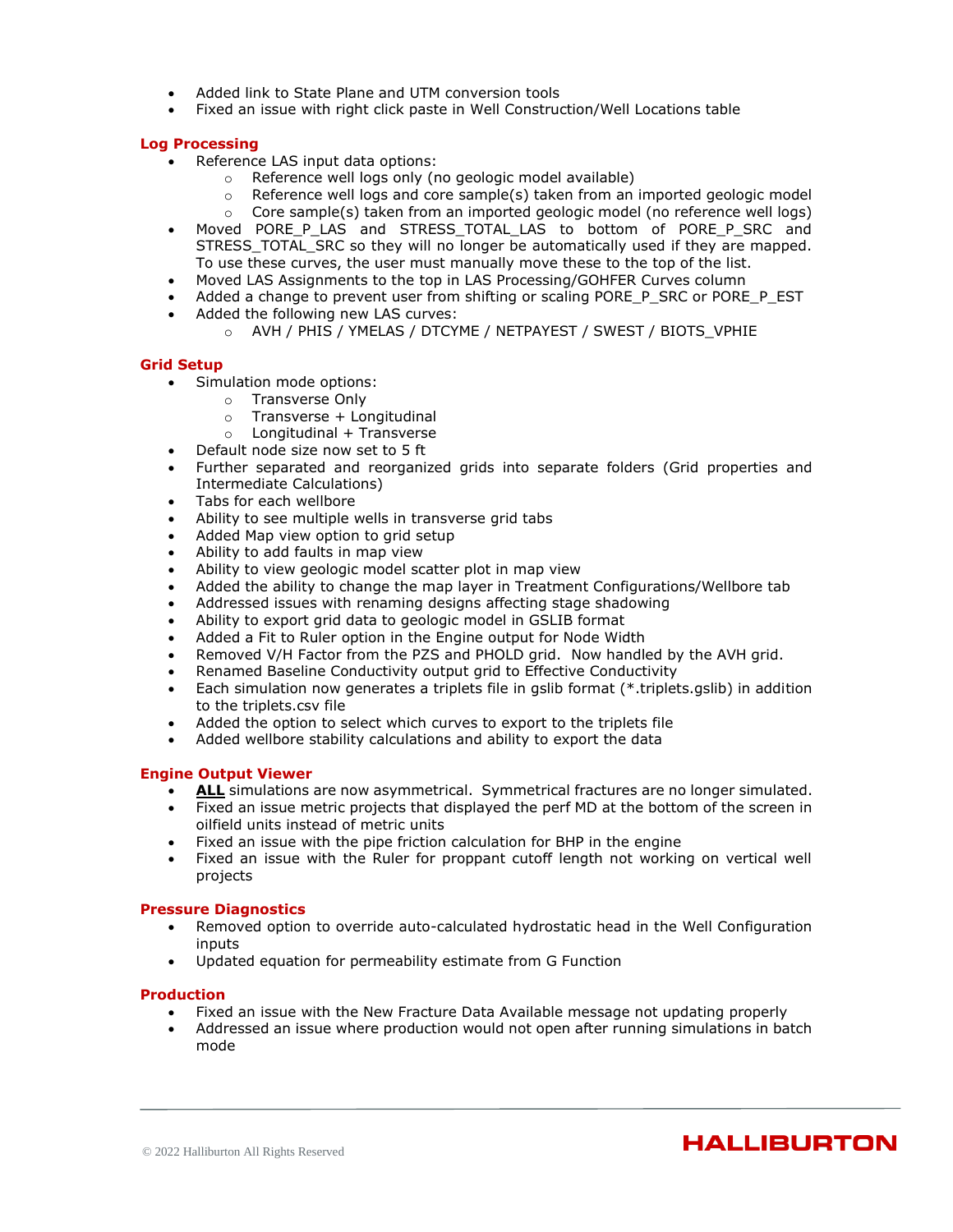### **Production Analysis (GPA)**

- Redesigned and reorganized input and output results screen
- Rename Num Transverse Fracs to Number of Stages
- Added context sensitive help

#### **Fluid Database**

- Updated Fluid Database
- Fixed an issue with the pipe friction plot calculations

#### **Proppant Database**

- Updated StimLab database of proppants
- Proppant grading is now provided to inform users of differentiation in terms of quality/timeliness of conductivity data

- Ability to convert previous projects to v9.0
- Ability to view all wellbores, fractures and map view layers on the Geologic Section/Wellbore tab
- Updated Sentinel Run-Time Environment (v7.60)
- Fixes and enhancements to the Undo Feature
- Fixed an issue with remembering a user adjusted Modulus Stiffness Factor
- Updated HTML based help file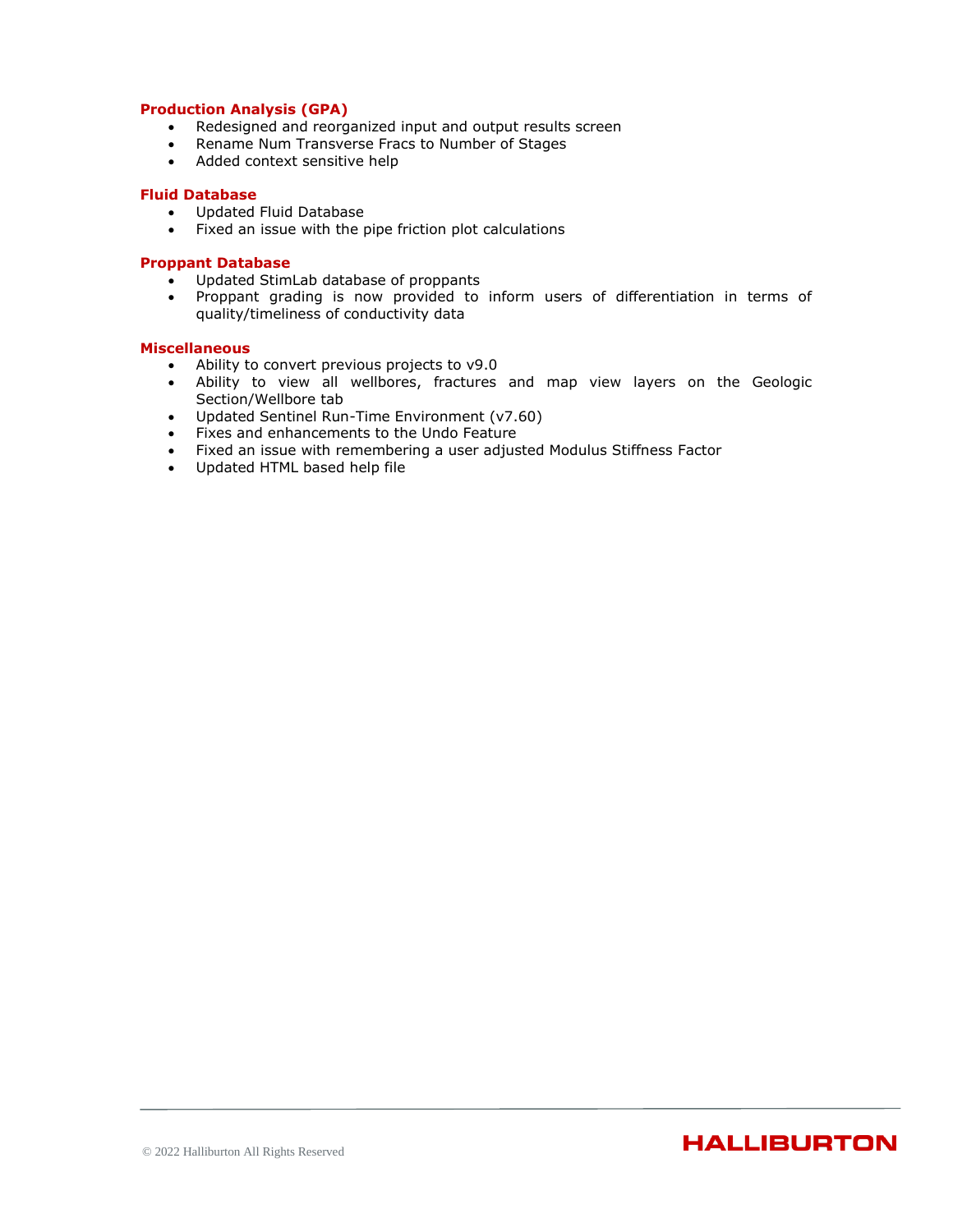# **GOHFER 8.4.0**

Original Release Date June 3, 2016



#### **Log Processing**

• Added included/excluded range check box to all Log Assistant Limit Depths options

### **Grid Setup**

- Added new geosteeering feature to correlate reference well GR and treatment well GR to locate the well more accurately and adjust geologic structure automatically
- Added Structure/Geosteering Keyboard Actions menu item to the Grid Setup/View menu
- Enhanced grid copy, paste and move drawn grid cell features
- Fixed and issue with the stress grid potentially not being initialized correctly in the engine when using transverse structure

#### **Perf Editor**

• New Add perfs feature to automatically generate multiple perf clusters based on cluster spacing

#### **Run Options**

- Redesigned Run Options screen
- Added option to *Use Closure Width for Stress Shadowin*g uses the closed fracture profile to generate the stage stress shadow. Use this option if there will be a significant time between fracture treatments (several days for example).
- Added new stability options
	- o Time steps increase stability or faster execution speed
	- o Minimum Fracture Width cells below this minimum width will not be included in material balance
	- $\circ$  Minimum Fluid/Proppant controls which nodes are included in the material balance

#### **Engine Output Viewer**

- Added optional Thermal or heat flow model for the wellbore and fracture which accounts for cooling effects on breakdown. Both vector and a grid temperature profile output is available in the engine output viewer.
- Added the ability to generate a .CMG file for vertical wells in addition to horizontal wells
- Fixed an issue with saving the Baseline Conductivity output grid to an .AVI file
- Fixed an issue with the display of the summary output of total fluid loss

#### **Batch Run**

- Restart file created whenever a job is terminated prematurely. Have option to run simulation from restart file instead of from beginning of the job
- Can now generate a 1 batch queue with designs from multiple projects
- Jobs may now be added directly from the Batch Queue Screen
- Batch Queue may now be reordered by dragging the jobs up or down the queue
- Added right click actions for the simulations in the queue
- Can now add simulations to the batch queue while it is running
- Added notifications for a queued job being out of date

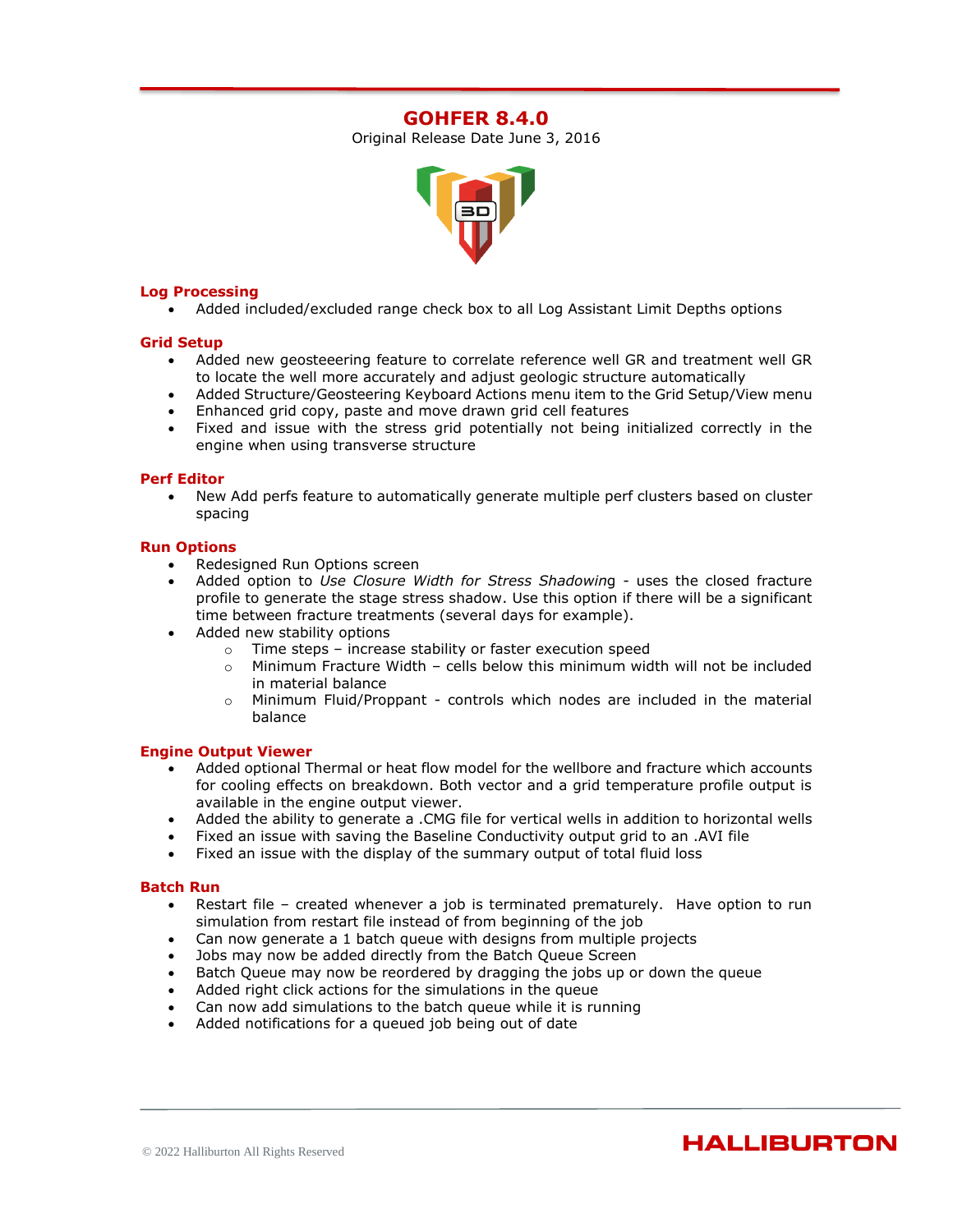### **Production**

- Added warning when running production if there is no frac in net pay.
- Default Well Spacing for horizontal simulations is now 2 \* Proppant Cutoff Length
- Fixed issue with mapping of secondary fracture rate curves

#### **Production Analysis (GPA)**

- Restricted the minimum abandonment rate to a non-zero value to avoid an error
- Fixed error on the Rate decline or decline curve when selecting "B" before anything else

### **Pressure Diagnostics**

- Added Blowdown analysis used to estimate the wellbore compression at the beginning of pumping which provides a good value for the decompression at shut down. This can be used to estimate the amount of tortuosity required to match blowdown and determine a more accurate ISIP.
- Renamed PDL plots to Fissure Leakoff
- Now either calculates/reports a PDL Coefficient (if positive slope) or Transverse Storage Coefficient (if negative slope) in the Fissure Leakoff Analysis
- Fixed an issue with the tortuosity units in the Blowdown analysis in metric projects
- Fixed an issue with the Fissure Leakoff analysis plot not be being added to report
- Fixed an issue in the Blowdown Analysis when plotting result curve for metric projects
- Fixed an issue in the PDL Analysis with the display of the Transverse Storage Coefficient in the Results

- Fixed an issue in metric projects with drawn values on the transverse grids were not being converted properly
- Fixed error that occurred if you clicked Save with no screen open
- Improved proppant transport to reduce overflushing and settling effects during shut-in
- Fixed issue with stage shadowing for wells with depth unit in meters
- Fixed issue with microseismic data rounding errors
- Added Windows 10 compatibility GUID to GOHFER.exe manifest
- Changed GOHFER to use a 32-bit format when reading the Open GL display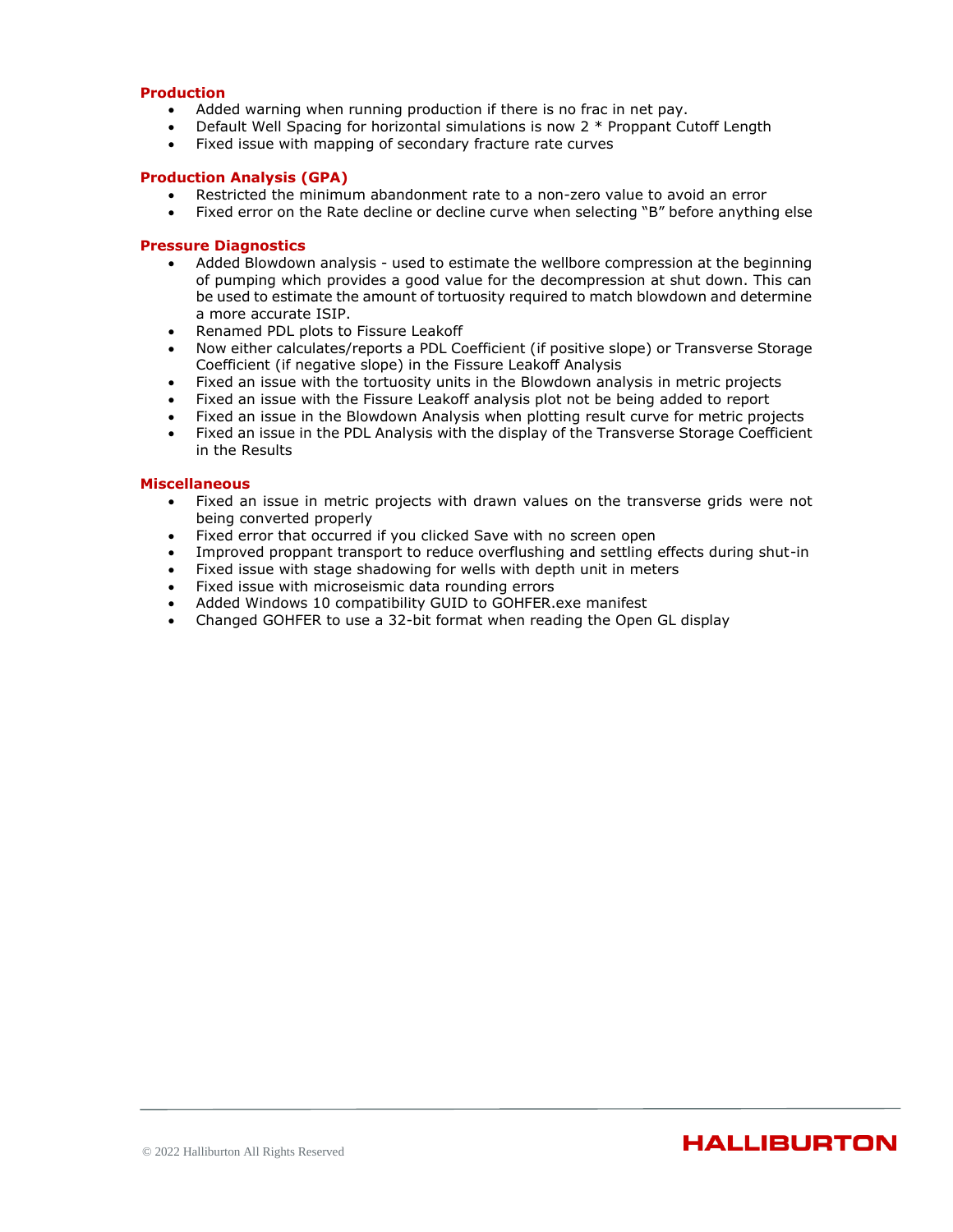# **GOHFER 8.3.1**

Original Release Date December 8, 2015



#### **Upgrade to Sentinel LDK**

- Upgraded licensing technology from Sentinel HASP to Sentinel LDK.
- Ability to easily adjust the expiration date, key memory data or add/subtract network seats without the need for a new C2V file.
- Licenses are now re-hostable which means a standalone or network license SL (soft license) can now be transferred from one machine to another by the end user. It will no longer necessary to cancel and reactivate a license when moving to a new machine.
- The Sentinel Run-time Environment Installer to v7.41 and Sentinel License Update Utility provided in 8.3.1 will be required to be installed in order to perform all license activations from this point forward.
- The following GOHFER modules may now be licensed/purchased individually:
	- o GOHFER Petrophysical Analysis
	- o GOHFER Fracture Simulation & Production\*
	- o GOHFER Pressure Diagnostics
	- o GOHFER Production Analysis (GPA) rate transient analysis
	- o GOHFER Real Time

\*(requires the purchase of GOHFER Petrophysical Analysis)

#### **Survey**

- Added a Reset button to the Treatment and Reference Surveys to clear the survey and reset to default values.
- Fixed issue with pasting into Survey not refreshing the calculated columns correctly

#### **Grid Setup**

- Fixed issue with using the drawing tools in the Transverse grids
- Fixed issue with the Formation Tops when adjusting geologic structure in the grid setup

#### **Perfs**

• Included Add button to perf menu to easily add multiple Perf Clusters by starting depth, cluster spacing and number of clusters

# **Engine Output Viewer**

- Updated/improved the Proppant Cutoff Length calculation
- Made new Output Grids (added in 8.3.0) available on the 3D grid view
- Fixed issue with the display of proppant ramp in Engine Output for metric projects

#### **Production**

• Frac Height (in Production/Stimulation Properties) is now determined from by the tallest frac instead of "best" frac.

# **Production Analysis (GPA)**

- Added a new bottom hole pressure calculation
- Change BHP to default to 0 if it cannot be calculated
- Fixed an issue with the Input File Preprocessor in GPA causing an incorrect time shift
- Added conversion of Months to Days for Production Analysis input files

- Added a legend on the Production Composite and Engine Composite
- Improved the File/Project Cleanup Screen

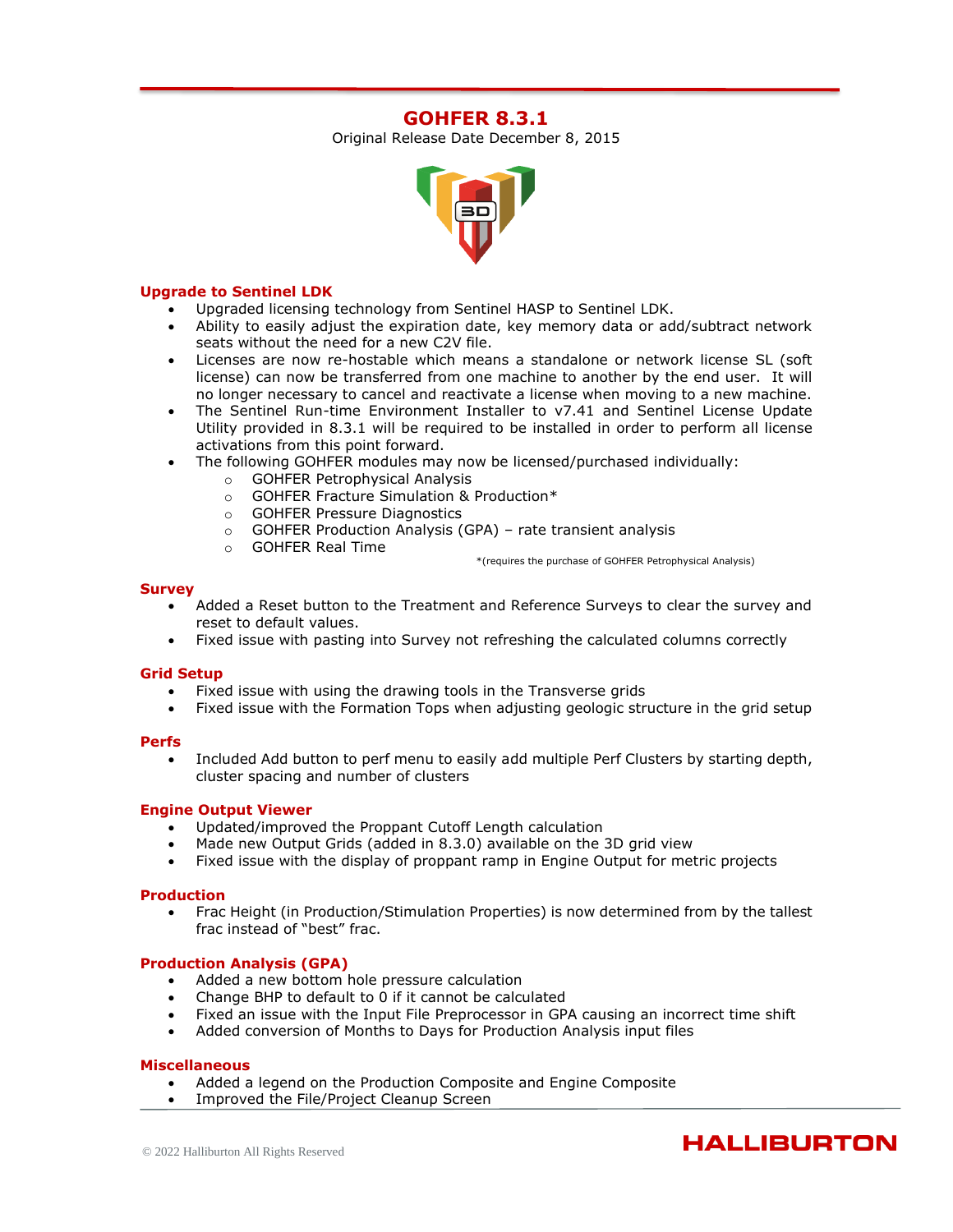# **GOHFER 8.3.0**

Original Release Date August 31, 2015



# **INTRODUCING GOHFER PRODUCTION ANALYSIS (GPA)!**

- 
- Uses actual production data to analyze post-frac performance and assess stimulation effectiveness.
- Includes rate transient type-curve analysis, decline curve analysis, production forecasting to ultimate recovery and flow regime identification.
- Determines fracture spacing and effective well spacing for horizontal wells along with the fraction of the lateral producing.

**NOTE**: GPA will be available for purchase as an add-on to GOHFER 8.3. Purchase of the entire GOHFER product suite *is not required* to acquire GPA. Existing GOHFER users will receive limited term evaluation copies of GPA with their 8.3 license update.

### **Log Processing**

• Fixed error that occurred when right-clicking to remove an input curve

### **Well Construction**

- First line of 3D survey fully is now editable to allow for surveys not starting at MD/TVD=0
- Added folders for improved presentation of information (Well Information / Location / Project Settings / Ball Seats)
- Added State Plane Coordinate System as alternative for UTM Coordinates
- Added Ball Seat table used to define ball seat depths (MD) and diameter. Values used in ball seat pressure drop calculations

# **Geologic Section**

- Rock Compressibility in the Est. Reservoir Properties now has the option to be Auto Calculated or overridden and entered manually
- Fixed issue with Zone in the Est. Reservoir Properties not being remembered
- Fixed issue with OBG in the Est. Reservoir Properties that did not automatically update the calculated Total Stress grid

#### **Grid Setup**

- Moved Formation Tops to Grid Setup
- Ability to edit Formation Tops line thickness
- Added ability to apply geologic structure transverse to wellbore in horizontal simulations
- Added ability to draw structure starting at different locations in the grid
- Added Ruler that displays length/height/average value of user selected area/grid
- Added option to display Gamma Ray curve and/or lithology along left side of grids
- Added ability to display Horizontal Treatment LAS along bottom of grid with ability to edit visible curves
- Added ability to Undock/Dock individual grids
- Fix refresh issue in grid when changing  $#$  columns.
- Add ability to display/hide curves on Input Data tab/image
- Added user selection of curves to display on Input Data tab/image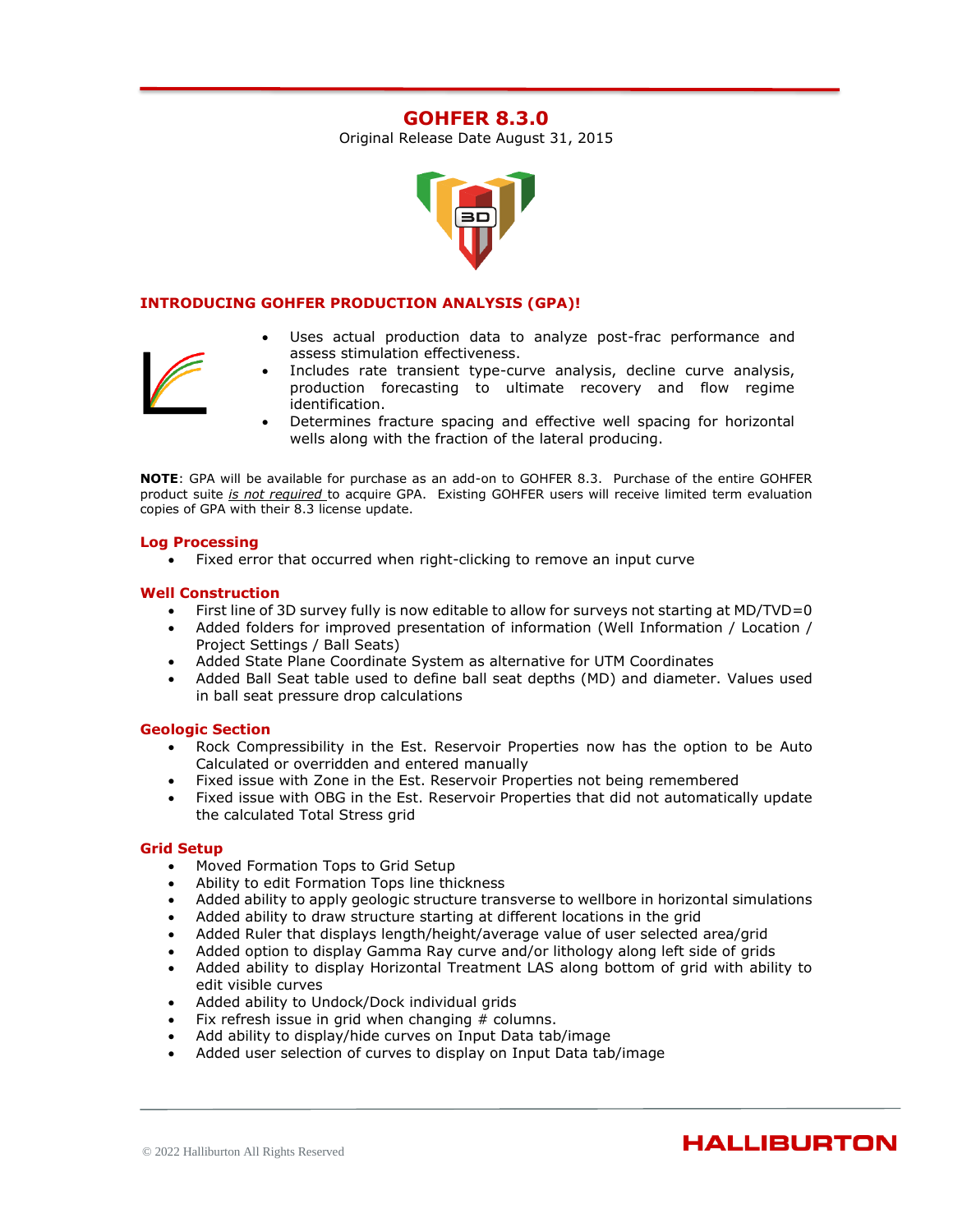#### **Pumping Schedule**

- Added the ability to generate a proppant ramp pump schedule
- Added an automatic actual pump schedule generator with time and sensitivity filters to quickly generate stages from actual job data files
- Fixed issue with the Ball Drop Copy >> function

#### **Engine Output Viewer**

- 3D output grid view now in orthographic projection in 3D instead of perspective by default
- Added new Vector Data curves:
	- o Ball Seat Pressure Drop
	- o Cumulative Injected Slurry Volume
	- o Cumulative Pumped Proppant Mass
	- o Total Fracture Proppant Mass
	- o Fluid Loss (to) Storage
	- o Proppant Loss (to) Storage
- Added new Output Grids:
	- o Transverse Stress (simulations w/ multiple transverse fracture only)
	- o Shadow Pressure (simulations w/ Stage Shadowing only)
	- o Total Velocity
	- o Cumulative Injected Slurry Volume
	- o Fluid Loss to Storage<br>○ Proppant Loss to Stor
	- Proppant Loss to Storage
- Baseline Conductivity output grid now displayable in 3D view
- Added Ruler:
	- o Displays length/height/average value of user selected area/grid
	- $\circ$  Can be used to show and set Proppant/Acid Cutoff Half-Length / average proppant concentration / averaged etched width / Gross Frac Length
- Improved algorithm for calculating proppant/acid cutoff half length
- Added Show/Don't Show Perfs option on grids.
- Additional information provided in selected output grid properties menu including average, min, max value for the current time step and selected fracture.
- Added logarithmic axis option in the axis properties for the engine output vector plots

#### **Production**

- Fixed an issue with the reported rate units in the Production1Metric.csv file
- Improvements to importing/displaying actual production history
- Actual production pressure history can now be used for Well Control Flag
- Added the ability to simulate multiple production scenarios for each design
- Added fracture data status message to indicate when new fracture data (proppant cutoff half-length/proppant concentration) is available via Ruler adjustments

#### **Diagnostics**

- Can now add multiple Diagnostics analyses for each Geologic Section
- Renamed the PDL event line to FO (Fissure Opening) on the G Function Plot
- Renamed PDL Coefficient Analysis to Fissure Leakoff
- Negative slope of the Fissure Leakoff Analysis will not produce an associated Transverse Storage Coefficient
- Added a close button to each analysis window
- Rock Compressibility in the reservoir inputs now has the option to be Auto Calculated or overridden and entered manually
- Revised the calculation for the reservoir temperature in the reservoir inputs

#### **Fluid Database**

• Added editable pipe friction plot for each fluid

#### **Perfs**

• Added ability to import ball seat locations for perfs if entered in Well Construction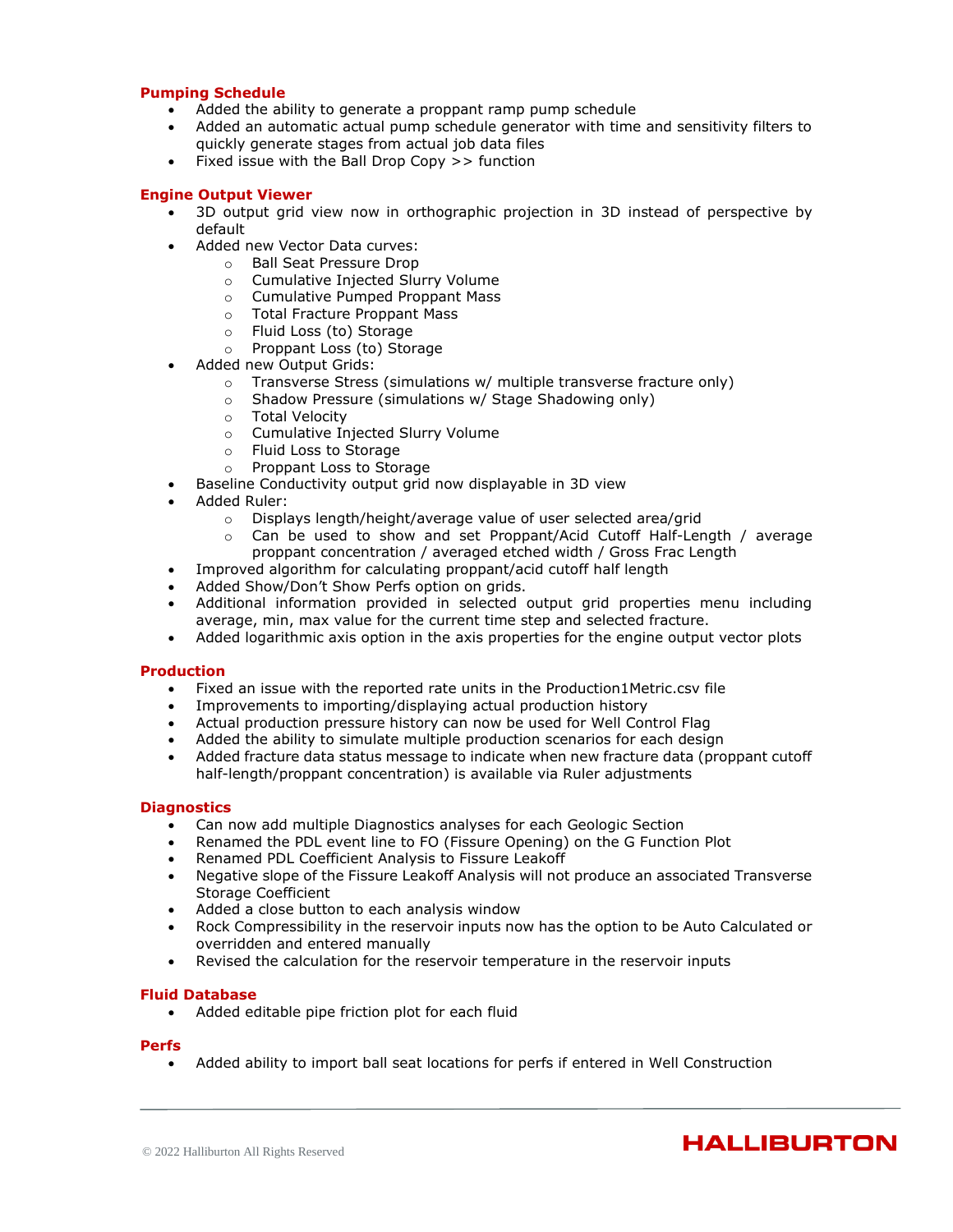#### **Real Time**

- Fixed an issue with acquiring real time space delimited network files
- Added ability to save RT plots to reports
- Fixed Save/Copy picture feature on RT plots
- Added support for additional time formats

#### **Reports**

- Fixed an issue with adding the Baseline Conductivity output grid image to report
- Gas compressibility, Gas Viscosity and Total Viscosity now added to the reservoir fluids section of the production report
- Improved reporting of Transverse Fracture properties
- Updated Design summary display to show the same table of fractures as the report

#### **Input File Preprocessor**

- Can now paste data directly into Input File Preprocessor. This will avoid the need to save data from a spreadsheet to temporary csv file.
- Added a new Conversion Fixed Step on the time column. Can be used if GOHFER cannot read the time/date. Options are steps of 1/60 or steps of 1.

#### **Treatment Composite**

- Added Engine Composite to compare vector data from multiple designs/geologic sections in a project
- Can now import actual production history into the Production Composite for history matching

#### **Acid Fracturing**

• Fixed issue with FCD and conductivity calculations in horizontal and transverse fracs

- Added support for Windows 8.1 variable screen resolutions
- Added a repair for projects that have been renamed by user
- Save As function can now be used save to zip file for archive or backup
- Improved overall simulation stability
- Added support for multiple processors. Simulations may run as much as 30% faster
- Fixed a bug that allowed PC to go into sleep mode during a long batch run
- Addressed floating point overflow" errors
- Added Delete All option to all tables (accessed via right-click)
- Added yellow icon markers to the project column to indicate that one or more of the input screens has changed since the Design was last saved. Design may need to be executed again to generate new output to reflect the changes to the input data.
- Added green icon markers to the project column to indicate that the engine output viewer (results) have not been viewed (only applies to simulations run in batch mode).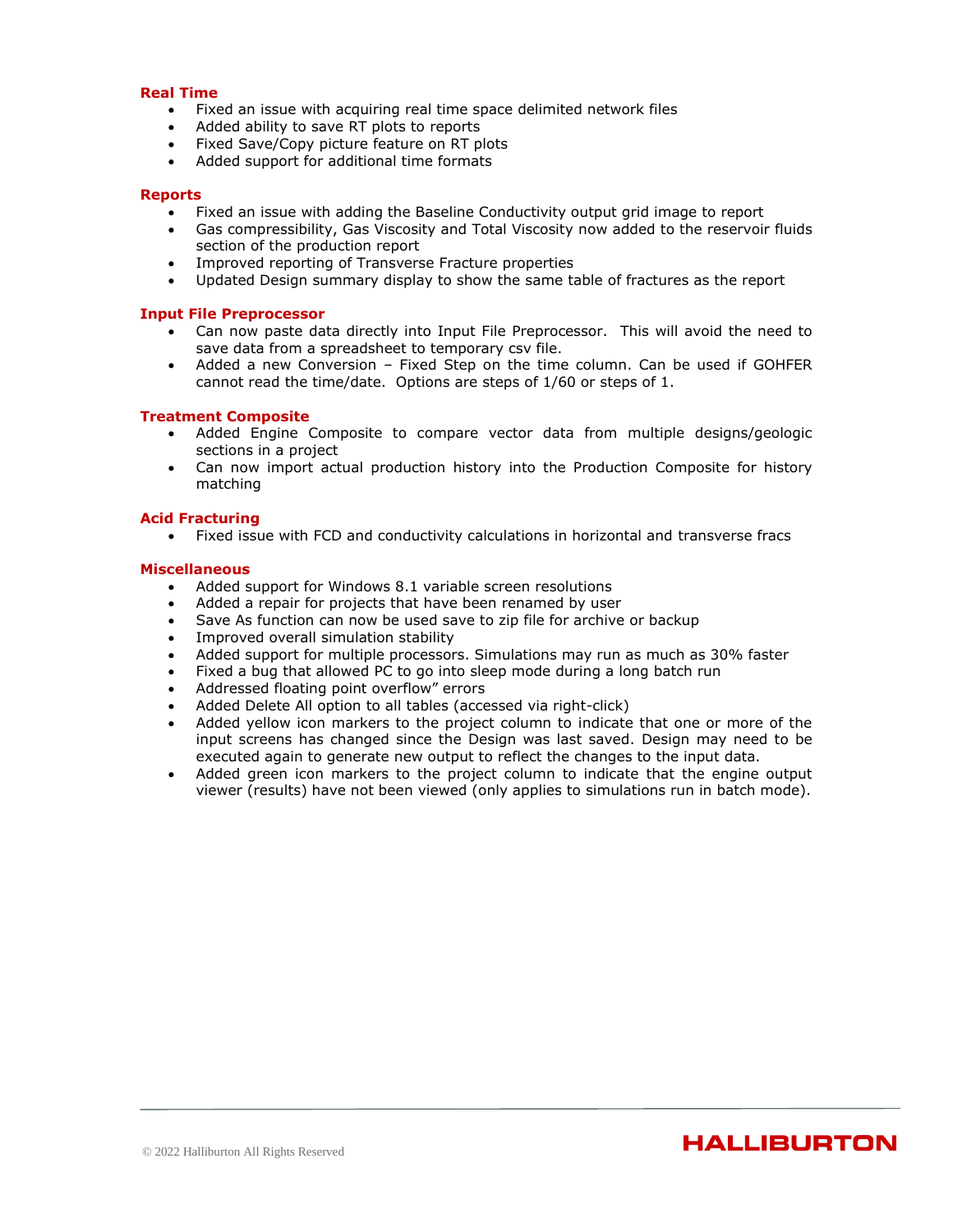# **GOHFER 8.2.6**

Original Release Date February 25, 2015



#### **Log Processing**

- Fixed issue with editing and remembering the LAS Assistant Limit Depths
- Fixed TVD conversion issue for mixed unit projects (Meters/Oilfield)
- Disallowed entry of 0 for Null value for the LAS
- Add YMEPHIA to the list of Best Fit curves on the YME Log Assistant
- Fixed scaling issue with metric logs

#### **Well Construction**

- Added right click menu in project column with option to open In Windows Explorer Allows browsing to the directory containing the GOHFER files.
- Fixed issue if azimuth was all 0's that resulted in Unable to Read Perfs error
- Fixed an issue where the wrong average azimuth was being calculated when there was an azimuth change of  $> 180$  without going past zero

### **Pumping Schedule**

- Fixed issue with saving the pump schedule
- Fixed issue with start time being later than time 0.0

### **Grid Setup**

- Fixed issue with using transverse or longitudinal aspect ratio in the grids when modeling a single transverse fracture
- Fixed refresh issue when performing an Undo on the grids
- The "depth", as tracked by the cursor, is now labelled correctly. It was being labeled as time until a grid was chosen

#### **Engine Output Viewer**

- Fixed issue with stress shadowing on vertical wells
- Replaced Effective Conductivity output grid with Baseline Conductivity to facilitate exporting fracture conductivity from GOHFER to a reservoir simulator (see help file for more detailed explanation)
- Fixed issue in projects with long metric horizontal wells where structure was not displaying the longitudinal frac properly in the longitudinal output grid
- Fixed issue with Engine Output not calculating the intersection of the wellbore with the top of the grid correctly

#### **Production**

- Fixed production NPV Issue where the treatment cost was multiplied by both the number of fracs and by the number of stages
- Fixed issue with horizontal production when modeling only a single transverse fracture
- Updated internal calculations for Embedment and Spalling
- Fixed some inconsistencies in transverse fracture production

#### **Diagnostics**

- Re-enabled option to double-click in order to open an Analysis window
- Fixed issue with drawing on curves that are not in the project units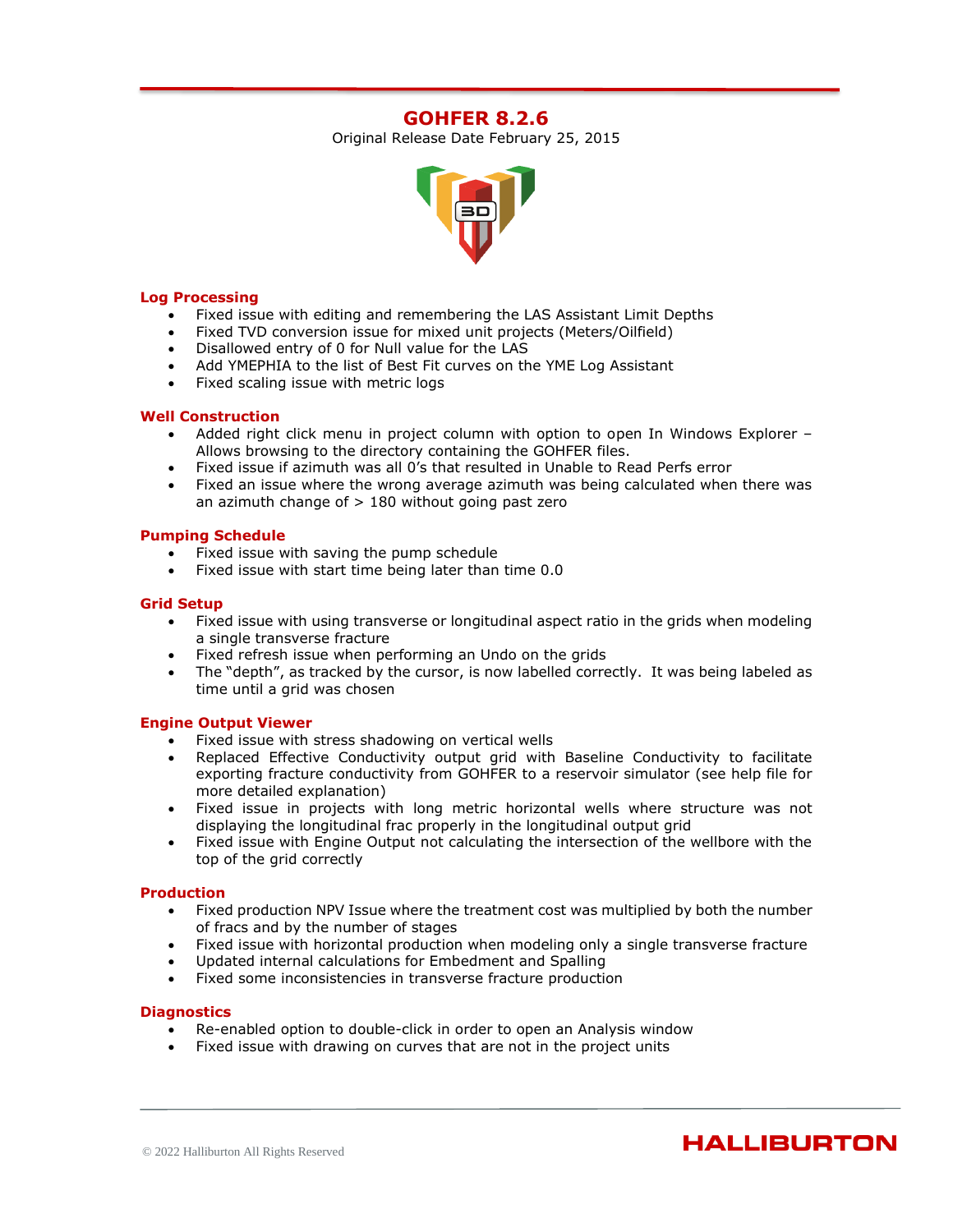#### **Fluid Database**

- Updated fluids.csv file with updated friction factors for slickwater
- Added adjustable effects of crosslink delay factor to graph
- Fixed issue with  $U_0$  (zero shear viscosity) auto-fit in fluid database that resulted in a negative gL (transition shear rate)
- Removed redundant question when prompted to save fluid that was being deleted, which could cause the fluid to not be deleted

#### **Real Time**

- Added support for the following time format with MMDDYYYY HH:MM:SS (space in between) in comma delimited file formats
- Mouse over shows values on Real-Time plot

- Fixed an inadvertent limit on the number of allowable transverse fracs
- Fixed a bug where adjusting the Transverse Storage Coefficient had no effect on results. Issue impacted vertical well simulations only.
- Fixed issue with copying and deleting designs
- Implemented stage stress shadowing options for the batch run process
- BHP Datum now displays <Grid Top> instead of negative value for default
- Sorting of transverse fractures is now the same in both the Engine Output Viewer and Production
- Grid lines are now optional on Time base plots and settable per axis
- Lithology track on Perfs, Grid Setup and Engine Output are now drawn fresh rather than being pulled from the image written by the LAS processing
- Fixed issue with Plot the Column feature in the Input File Preprocessor
- Fixed issue with some csv files that were not importing correctly because of time steps less than 1 second.
- Fixed a bug that was preventing purging of the Debug log
- Fixed "Not a Valid Date and Time Error" issue observed in international locations
- Implemented new Delphi compiler that eliminated most third-party controls for windows and tree structures
- Updated icons on the toolbar and menus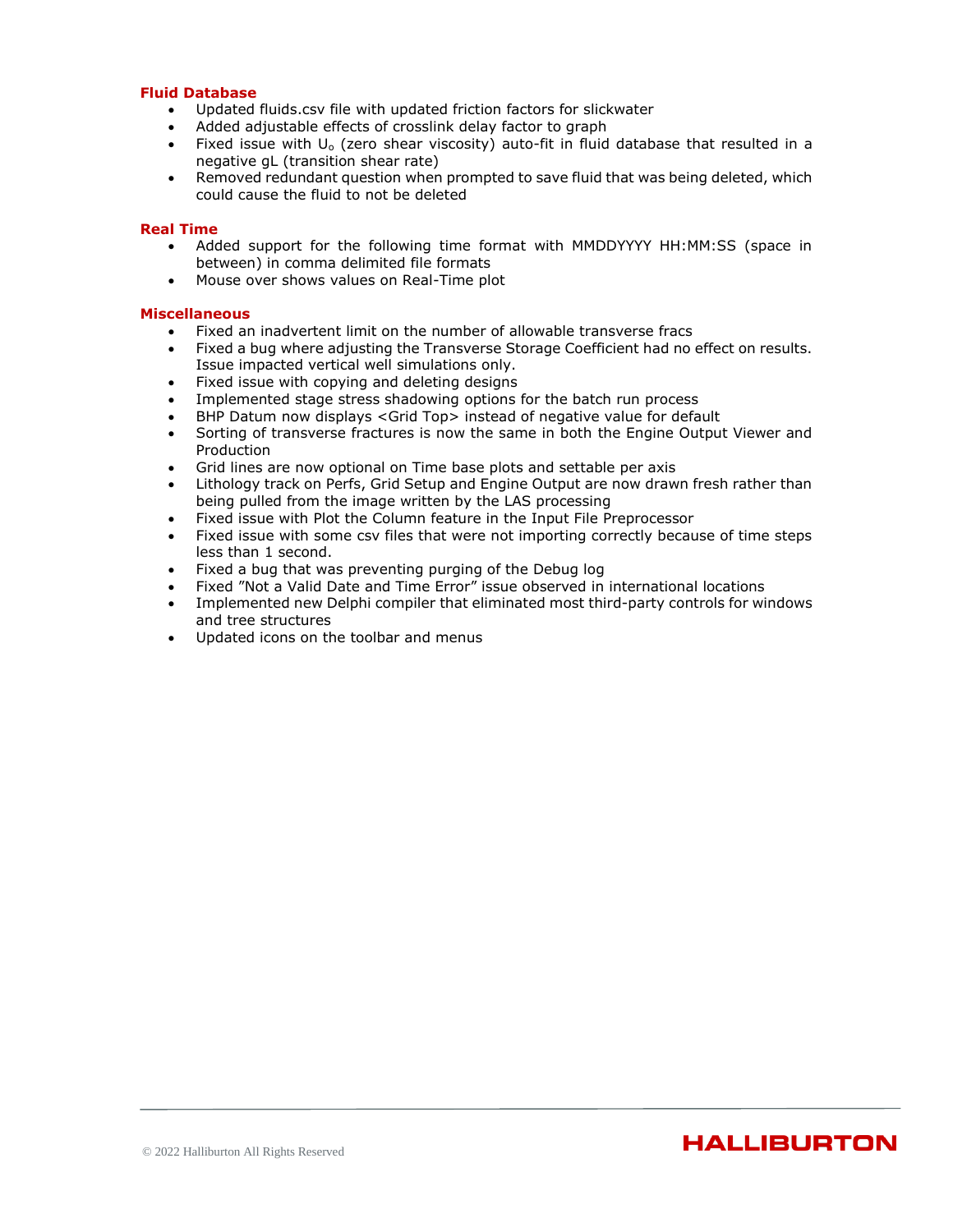# **GOHFER 8.2.4**

Original Release Date September 2, 2014



### **Log Processing**

- Rearranged hierarchy for PR and YME Log Assistants to reflect PRDTC/PRACT/PRPHIA and YMEDTC/YMEACT/YMEPHIA
- User defined Auto Fit depths (top/bottom) in Log Assistants is now saved and added as a global variable
- Fixed bug associated with opening a  $2<sup>nd</sup>$  LAS file after processing the initial LAS file

### **Well Construction**

- Default Stress Anisotropy is set to the CFOP (Critical Fissure Opening Pressure) grid
- Added ability to define the wellhead location elevation, northing and easting
- Added utility to convert latitude and longitude to UTM coordinates
- Added ability to import directional survey using the input file pre-processor to select and map data

### **Treatment Configurations**

- Added ability to mark formation tops and manipulate formation top label and line on grid
- Added ability to import microseismic data and plot with grid output in 3D view
- Added BHP Datum to dictate the TVD depth used to determine the GOHFER calculated BHP curve displayed in the engine output viewer time plot
- Addressed issues with saving and renaming geologic sections and designs
- Acceptable transverse exponent value range now 2 or less (previously limited to between 1 and 2)
- For horizontal transverse fracture simulations, added ability to simultaneously model the longitudinal fracture component along the wellbore
- Both transverse and longitudinal frac components can be modeled in vertical wells with low stress differential.

#### **Pumping Schedule**

- Fixed issue with CSXP (sand exponent) friction calculation. Default value is now 0. When opening existing projects, the user will be asked to open and save the pumping schedule to refresh the CSXP.
- Fixed bug in foam pumping schedules that changed inadvertently changed the proppant concentration and foam quality

#### **Diagnostics**

- Changed *dp at Closure* label to *Process Zone Stress* on all associated diagnostic plots and results
- Results screen Irrelevant or results not found denoted in red
- Results screen Added Pore Pressure Found (True/False) result
- Added table to step down analysis results displaying a breakdown of the pipe, perf and near wellbore friction.
- Fixed issue with smart line not appearing on G Function plot the first time it was opened

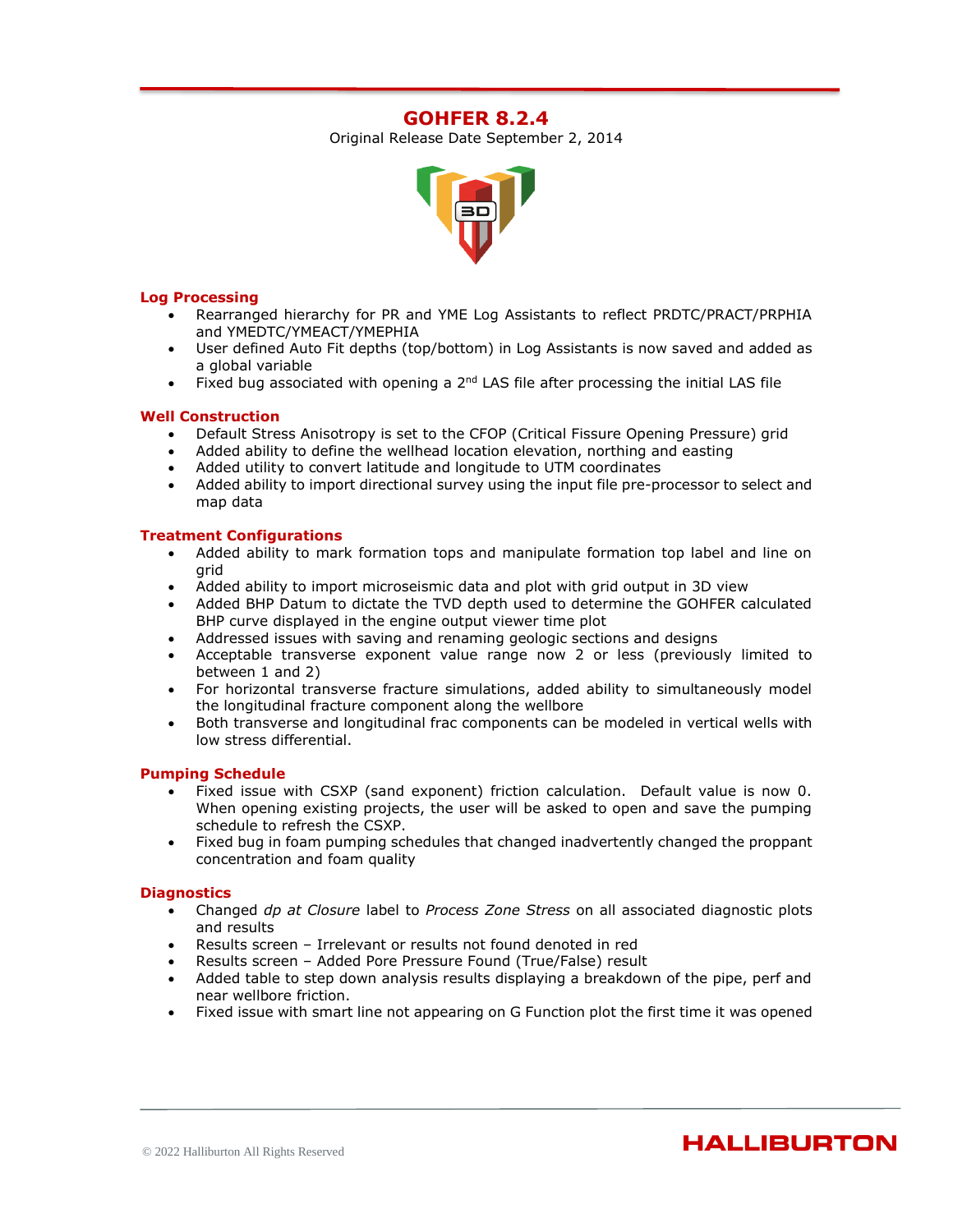### **Grid Setup**

- Added ability to determine fracture orientation (breakdown pressure / breakdown angle) to any location in the grid with secondary detailed display
- Added separate aspect ratio for the transverse grid. Different aspect ratio may now be used for the grid along the wellbore and the transverse grid
- No longer lose user drawing or structure in grids when a change is made to the grid node size and aspect ratio or the grid top/bottom. These are still lost if a change is made to the perf type (symmetrical/asymmetrical).
- Added grid properties options to the grid right-click menu for both the grid setup and the output grid

#### **Engine Output Viewer**

- Improved Effective Conductivity output grid calculation to avoid extremely low values.
- Added AVI movie capability. Output grid data in 2D or 3D view may now be saved as a movie file.
- Transverse fracture grid output now displays in asymmetric view
- Added longitudinal output grid for the longitudinal fracture component along the wellbore in transverse fracture simulations (when selected)
- Added user defined UTM coordinates to the XYZ Triplets file
- Added ability to generate time-stamped output XYZ Triplets file at any time during the simulation
- Added pipe friction curve to the engine output viewer vector data

#### **Production**

- GOHFER horizontal production now calculates production from each frac generated from each cluster and displays production results (plots) for each fracture simulated.
- Added stage lateral length and well spacing inputs. GOHFER now automatically calculates the total lateral length, frac spacing, the per fracture drainage area and aspect ratio and the stage and total drainage area.
- Added Treatment Composite module that will cumulate production from separately executed stages and generate a total well production rate. Capable of also comparing production from multiple designs
- Added user option to include/exclude unstimulated well production results

#### **Proppant Database**

• Updated StimLab Proppant Consortium proppant database

#### **Fluid Database**

• Updated system fluids database file

#### **Real Time**

- Added an un-dockable user defined numerical display window of incoming data
- Added ability to place cursor over any point on a curve to view the specific value

#### **Miscellaneous**

- Context sensitive help (press F1 to access)
- Updated HASP driver (6.64)
- Added silent installation option (/s)
- Fixed issue with accessing Sentinel License Update Utility with 2<sup>nd</sup> installation option

- Fixed numerical front instability that resulted in a sensitivity to the aspect ratio
- Fixed issues with cutting and pasting into editors throughout GOHFER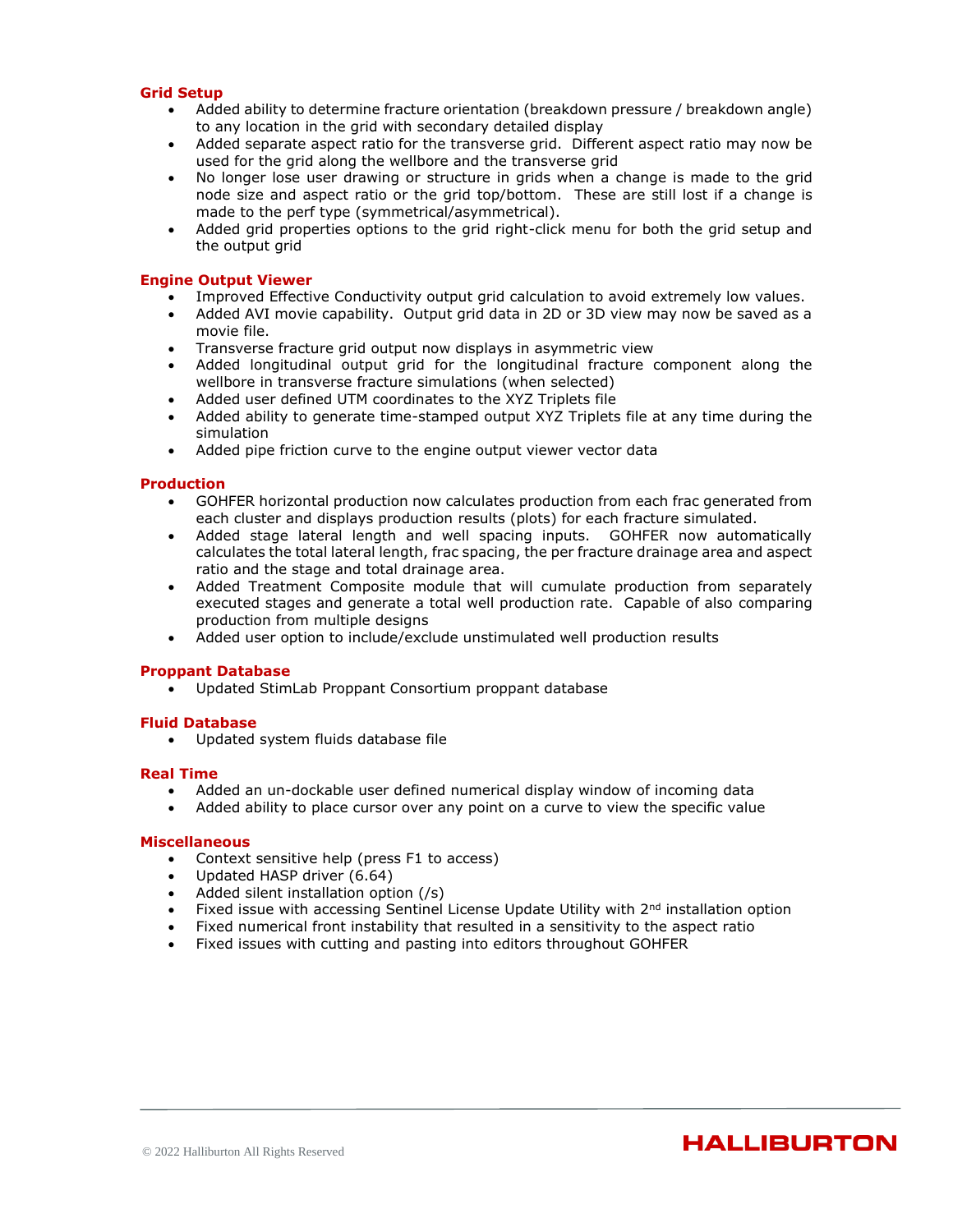# **GOHFER 8.2.3**

Original Release Date December 9, 2013



### **Log Processing**

- Added ability to depth shift an entire input LAS
- Now accepts LAS file with a start/stop/step of FEET or METERS.
- Added option to run auto log assistants upon exiting the initial log processing window.
- Changed the default Kmult in the LAS inputs PERMEST from 100 to 20.
- Added new curve titled Slowing described as DTSLOW-DTFAST. This DTC slowing correlates well to TOC% in shales, or any hydrocarbon pay zone. It is a good pay indicator and a useful curve to know where the measured DTC/DTS are suspect.
- Added ability to add a reference survey and LAS if one was not selected in the original project options.
- Added ability to convert a treatment LAS to reference LAS if reference LAS was inadvertently processed as a treatment LAS.
- Fixed issue where the Depth range was incorrect on the display of the LAS Outputs in TVD.
- Input curves (data brought into the model from an external LAS or CSV file) are now plotted with dotted lines by default.

### **Well Construction**

- Added Stress Anisotropy to the Wellbore Configuration. If non-zero it overrides CFOP in the Breakdown Pressure Calculations
- Added Azimuth of Max Stress for of angle transverse fractures
- Added query with option to "Enable Transverse Fractures" when exiting the well construction section.

#### **Survey**

• Added interactive 3D rotatable well survey view with MD, inclination and azimuth input option

#### **Treatment Configurations**

- Added Wellbore Pressure Breakdown and Orientation calculations
- Changed Treatment Stage name to Geologic Section
- Added a new Input Data tab on the Grid Setup.
- Change the units on the Transverse Storage Coefficient to inverse pressure

#### **Perfs**

- Removed TVD/Offset option
- Fixed issue with double headers appearing on plot

#### **Pumping Schedule**

- Fixed ball drop timing issue and issue with multiple balls in the wellbore simultaneously
- Added a force save on the pumping schedule when doing an acid frac schedule. Fixed occasional issue with acid output not appearing after running an acid frac simulation.

#### **Diagnostics**

- Defaulted the log-log plot the minimum time axis to 1 minute.
- Added the ability to save the diagnostics summary output page to reports as an image.

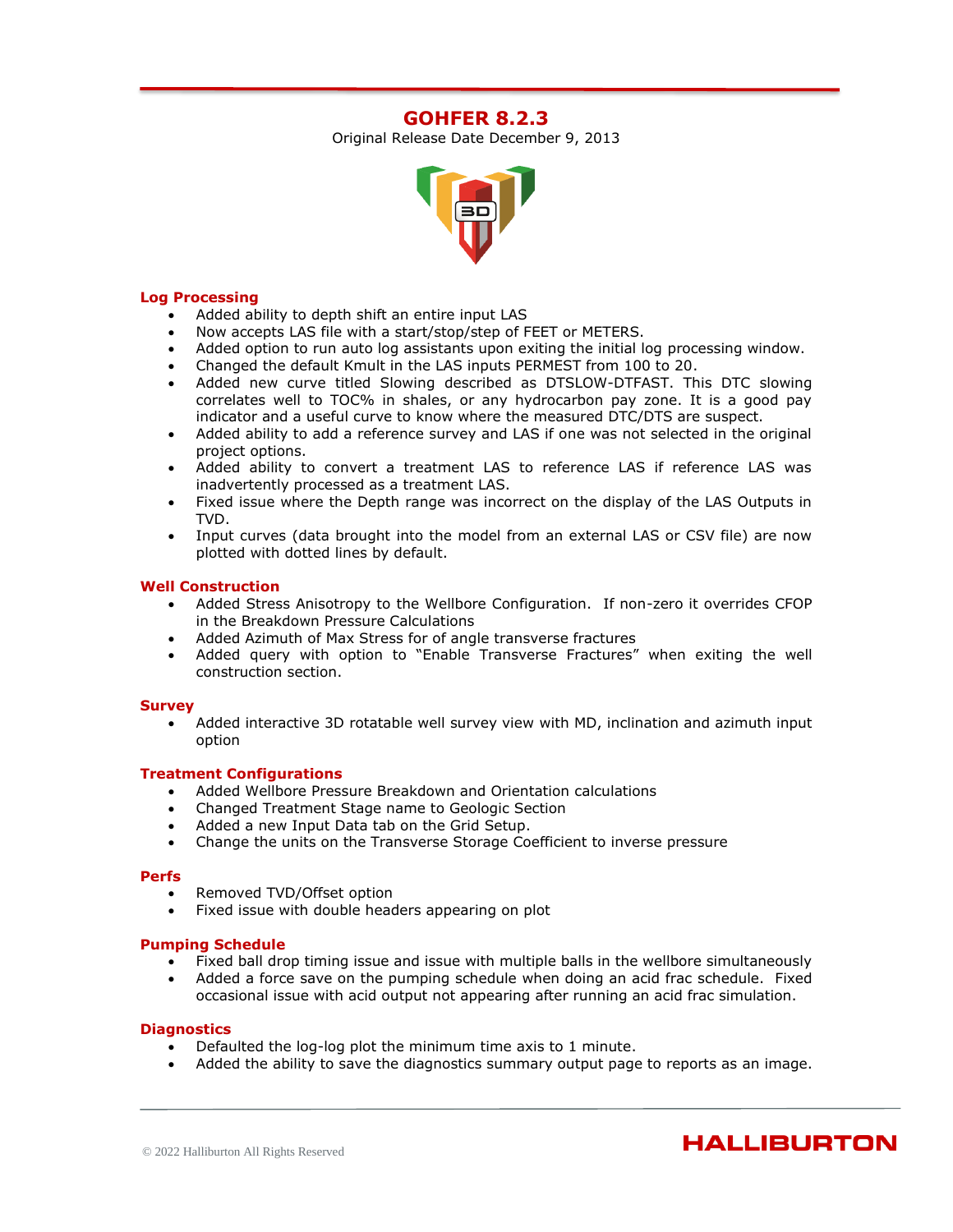#### **Engine Output Viewer**

- Added an Effective (Damaged) Conductivity output grid
- Engine Output Viewer now remembers plot settings changed while the engine is running
- Added interactive 3D rotatable grid output viewer
- Added option to draw a single wing of a symmetrical fracture in the 3D output view to provide better visibility of multiple transverse fractures if spaced close together.

#### **Production**

- Added new filtercake deposition model related to permeability of the formation. Filtercake erosion and removal calculations are dependent on the Reynolds Number established during transient flow during production, and the specified residual filtercake percent.
- Added time dependent conductivity
- Adjusted reservoir fluid inputs to only reflect those associated with user defined oil or gas reservoir.
- Plot scales are now saved on the production plots.
- Tubing diameter in metric projects changed to mm.

#### **Proppant Database**

- Updated StimLab Proppant Consortium proppant database.
- Added compare proppants feature that allows multiple proppants to be plotted on the Proppant Conductivity plot of measured conductivity vs. stress. Compares proppants based on the user defined calculation parameters.

#### **Fluid Database**

• Fixed sensitivity when adjusting exponent lines

#### **Input File Preprocessor**

- Fixed an issue with selecting the last column of any input file.
- Added ability to handle the following time stamp MM/DD/YY hh:mm:ss

#### **Reports**

• Fixed various issues with data being reported in oilfield units for metric projects

#### **Real Time**

• Fixed an access violation if you open the real-time plot before connecting to a data source.

- New installation setup package
- Added 64 bit installation option. Now have 32 bit and 64 bit options.
- Modified the engine to use a variable automatic courant number that makes it run faster and with more stability.
- New graphics package with enhanced control over curve, axis and label properties
- Made fix to issue with proppant disappearing from the grid
- Fixed issue with tortuosity if a negative rate was used in the pump schedule
- Fixes for occasional floating-point errors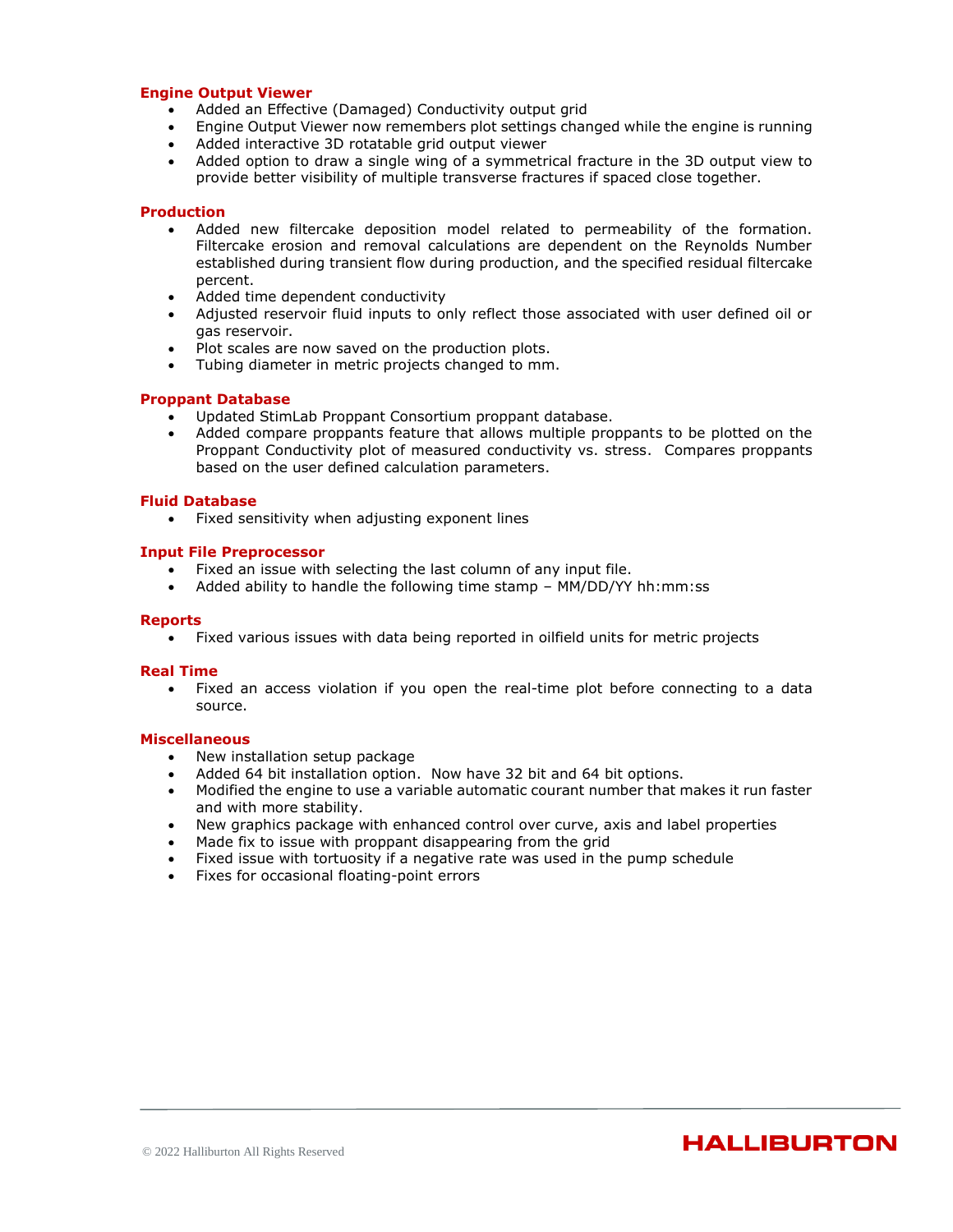# **GOHFER 8.1.5**

Original Release Date May 3, 2013



# **Log Processing**

- Added the following curves as mappable generated curves to allow source curves to be mapped and remembered in the names and history:
	- o BIOTS\_V
	- o SW
	- o CFOP
	- o YMES
	- o NETPAY
- Changed the defaults for DTMA and DTFL for metric projects to 590 and 197 respectively to better match Oilfield defaults.
- Added new Tools menu item titled **Reset All LAS Processing**
	- $\circ$  Intended for updating older projects (can be used on recent ones as well)
		- o This feature resets:
			- All GOHFER Curves
			- All Output Curves
			- All Parameter Info to defaults.
		- o After resetting, the LAS is saved and the screen is closed.
		- o The LAS processing must then be reopened. At that time all the input files will be remapped as if the user was opening them for the first time.
		- o Userdraw files are kept and mapped automatically.
		- o All previous user processing except for Userdraw is lost.
- Revised the PORE\_P and STRESS\_TOTAL curves
	- o New Curves
		- PORE P\_SRC
		- STRESS\_TOTAL\_SRC
			- SRC stands for source selects the source for the pore pressure or total stress from either the input curve or the associated internally calculated (EST) curves
	- o PORE\_OFFS and STRESS\_OFFS take the SRC and the EST curve and output the difference
	- o PORE\_P and STRESS\_TOTAL sum the OFFS and EST curves and output the sum. These curves are written to the output LAS.
	- o User may offset/draw on the PORE\_OFFS or STRESS\_OFFS curves.
	- o User may draw on the PORE\_P, STRESS\_TOTAL curves, but the draw is translated to the associated OFFS curves.
- Removed X Shift, Scale, Power from the PORE\_P and STRESS\_TOTAL curves.
- In Track 2 when *Scale All Curves the Same* is selected the min and max scales of all the curves are used instead of the scale for the first curve.
- Changed the default calculation in DTCACT to copy.
- Added **Auto Log Assistant**.
	- o This runs and auto fits all the DTC, PR and YME log assistants.
- Rearranged the log assistant screens. Only shows the parameters for the selected fit rather than disabling the others.
- Made change to Spline interpolation to limit to the same range possible with linear interpolation. This fixes some averaging issues that were causing negative perm.
- Fixed repair issue where repair failed if no LAS.

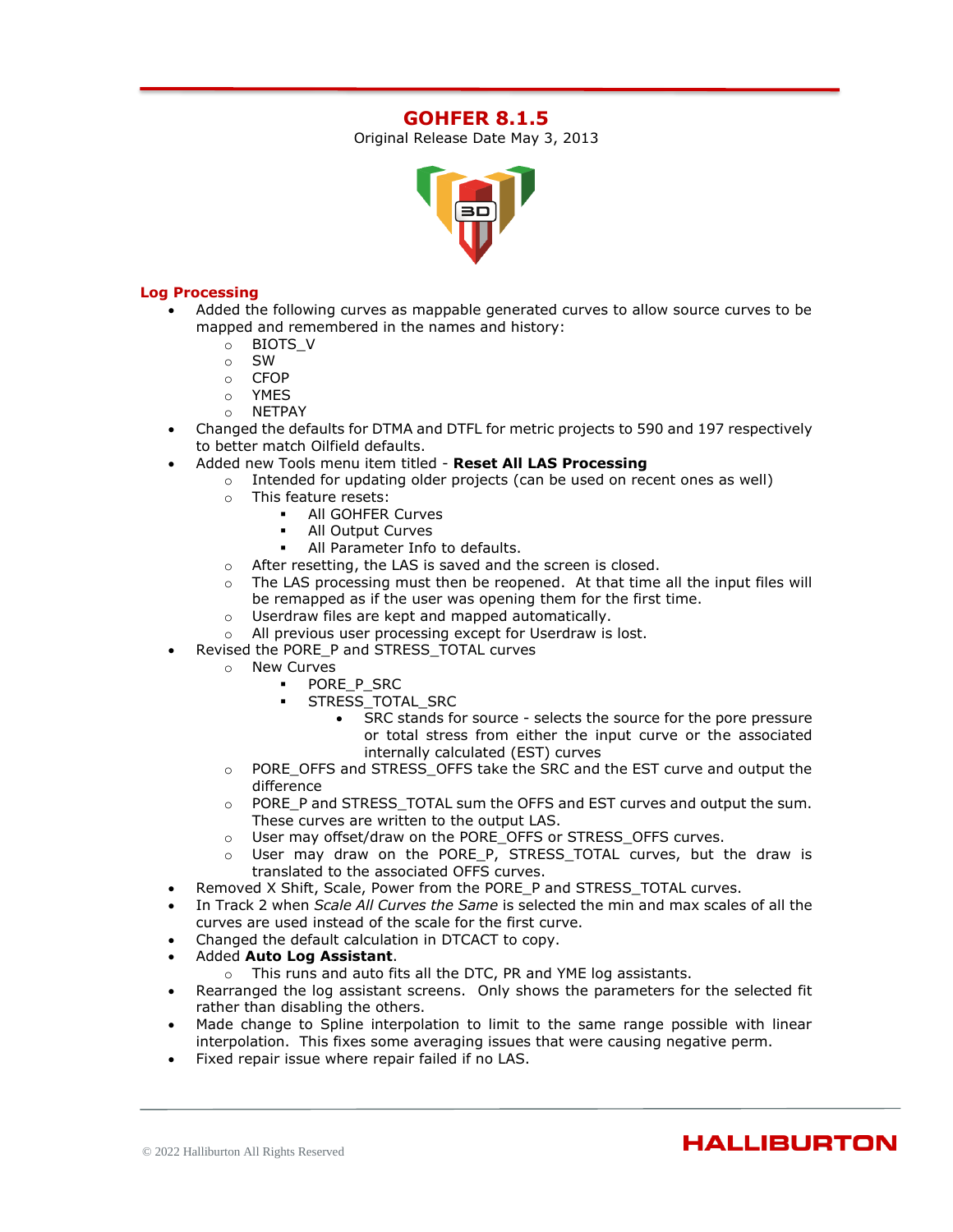- Changed equations for PZS\_PHIE and CFOP\_PHIE such that the "scale" factor is always between 0 and .9. On loading old projects the new Contrast value is calculated to match the previous scaling factor.
- PRGRScale multiplied by 1000 for display to avoid scientific notation
- New defaults for PRGRScale and PRGROffset
- New defaults for YMEGRScale and YMEGROffset
	- $\circ$  New equations for some of the correlations require that the Log Assistants be run for older projects.
- New equations for lithology allowing partial coal
- o New defaults for GDAnhd and GDDolo

#### **Perfs**

- Fixed some range check errors in the Perfs.
- Fixed bug where Perfs would go into infinite loop if invalid perf depth entered.

### **Pumping Schedule**

- Added traps for preventing renaming of Stage or Design while engine is running. Does not prevent renaming of batch runs.
- Fixed a bug that caused problems when more than 255 stages were created.
- In the pumping schedule setting the rate to 0 now sets the volume to 0.
- CSXP (Sand Exponent) is now a functioning input on the Pumping Schedule Run Parameters
- Changed data entry of foam pumping schedule to keep bottom hole volume constant o Added default value for bottom hole volume
- A couple fixes on the new data entry methods for the Pumping Schedule
- Now allow Pumping Schedule w/o creating Grid. Allows for viewing schedule for during real time.
- Pumping Schedule Time Plot may now be undocked.
- Save column settings to project file now for pumping schedule.
- Changed Pumping Schedule Design to allow for entering bottomhole or surface values.
	- $\circ$  The data entry mode changes automatically as the user enters a field. I.e. enter slurry it calculates based on slurry rate. Enter quality it calculates on surface or BH quality.

#### **Production**

- Added the saving of visibility of Production curves
	- o Fixed bug where colors of unstimulated and stimulated were being loaded the same
- Allow user to enter Perm and Porosity on Production
- Changed source of SW to be from values entered on Treatment instead of from Engine Results
- Renamed EUR to OOIP and divided by 1000 on Production Outputs
- Fixed a problem where new proppant/fluids were not being loaded into Production.
- Added final FCD and KfWf to production output.
- Corrected order of Est Flowing Frac Length and Inf Conductivity in table. Widened column.
- Changed the default reservoir phase to GAS for production.
- Added columns to the Engine Output Viewer Report for lateral fracs

| <b>Transverse</b><br><b>Fracture</b> | <b>Proppant Cutoff</b><br>Length | <b>Est Flowing Frac</b><br>Length | Est Inf<br><b>Conductivity</b><br>Length | Fracture<br>Height | <b>Average Proppant</b><br>Conc |
|--------------------------------------|----------------------------------|-----------------------------------|------------------------------------------|--------------------|---------------------------------|
|                                      | 360,000                          | 9.985                             | 18.575                                   | 50,000             | 0.121                           |
|                                      | 120,000                          | 8.479                             | 14.596                                   | 75,000             | 0.113                           |
|                                      | 280,000                          | 8.658                             | 16.784                                   | 75,000             | 0.0999                          |
|                                      | 280,000                          | 8.975                             | 17.046                                   | 70,000             | 0.106                           |
|                                      | 320,000                          | 9.911                             | 18.182                                   | 50,000             | 0.122                           |